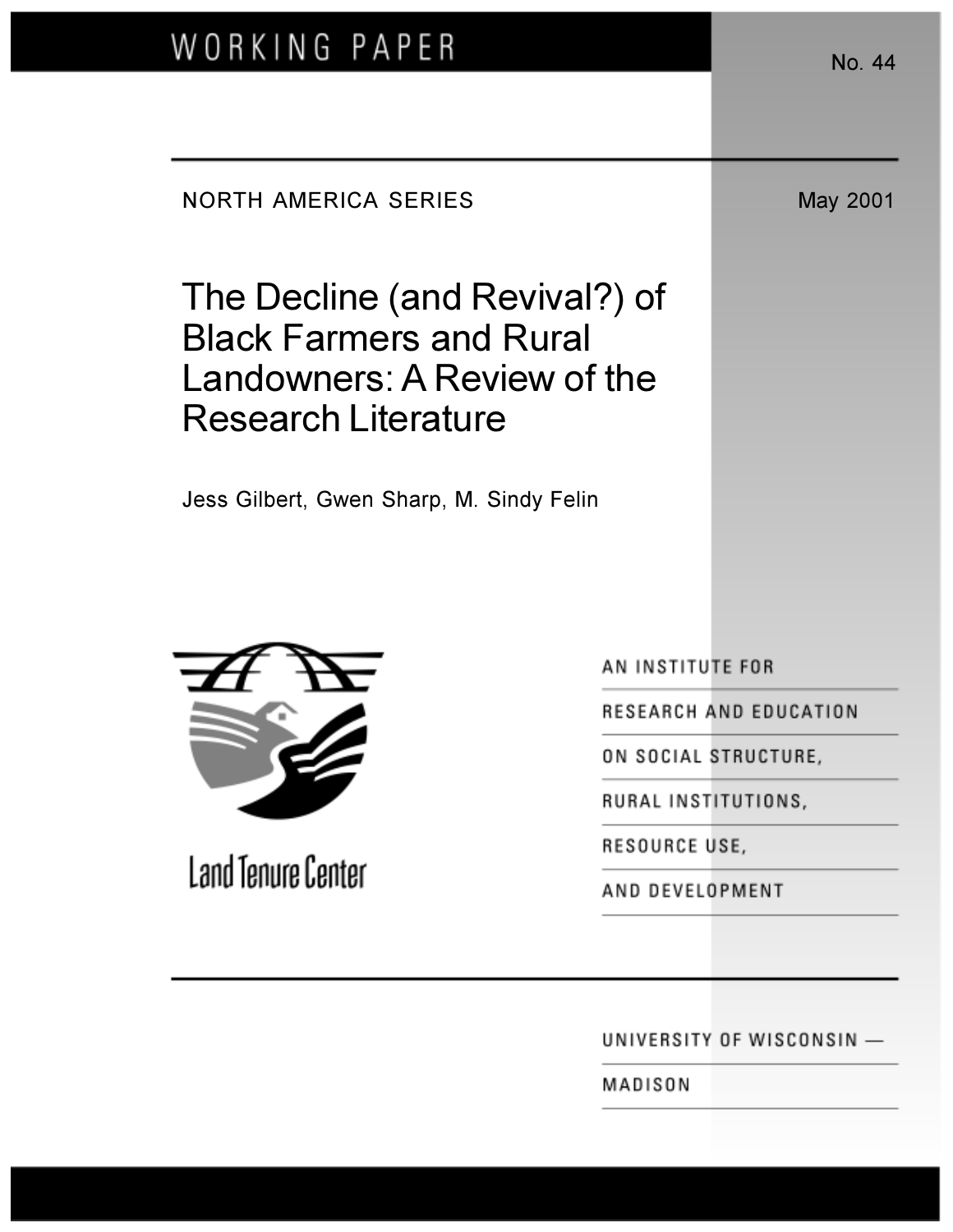# **THE DECLINE (AND REVIVAL?) OF BLACK FARMERS AND RURAL LANDOWNERS: A REVIEW OF THE RESEARCH LITERATURE**

by

**Jess Gilbert, Gwen Sharp, and M. Sindy Felin**

**WORKING PAPER, NO. 44**

**NORTH AMERICA SERIES**

**Land Tenure Center University of Wisconsin–Madison**

**May 2001**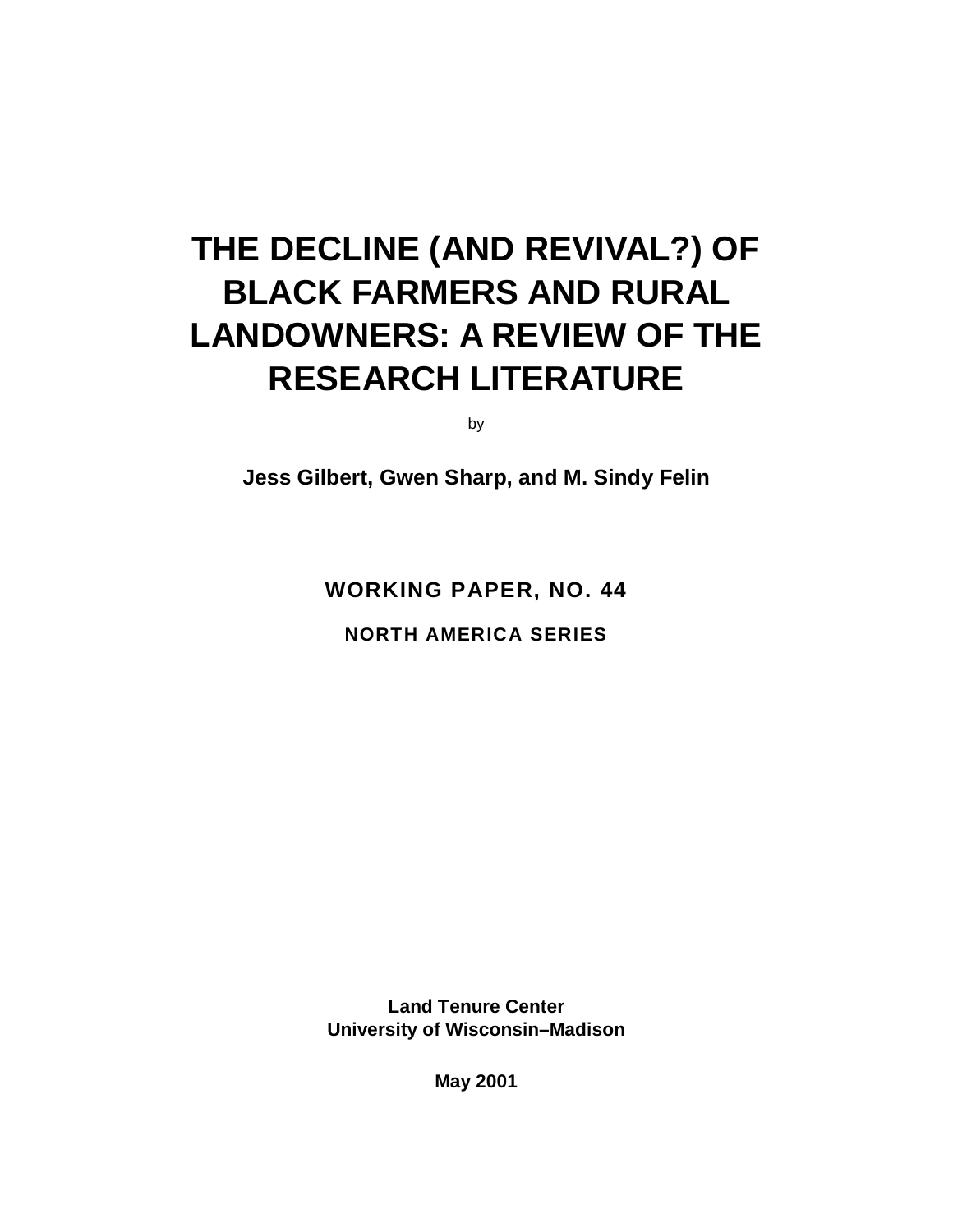#### **Jess Gilbert, Gwen Sharp, and M. Sindy Felin**

Department of Rural Sociology, University of Wisconsin-Madison gilbert@ssc.wisc.edu, jsharp@ssc.wisc.edu, msfelin@students.wisc.edu

The authors would like to thank Peggy Hargis, Mary Hobbs, and Mike Roth for bibliographic assistance, and Thomas Mitchell, Michael Schulman, and Robert Zabawa for comments and suggestions.

This research was supported by the North American Program of the Land Tenure Center, University of Wisconsin-Madison, and by the Center for Minority Land and Community Security, based at Tuskegee University.

LTC *Working Papers* are published with the intention of provoking discussion and helping drive future work. The papers are formatted to conform with other working papers but are not formally edited.

All views, interpretations, recommendations, and conclusions expressed in this paper are those of the authors and not necessarily those of the supporting or cooperating institutions.

Copyright © 2001 by the authors. All rights reserved.

Readers may make verbatim copies of this document for noncommercial purposes by any means, provided that this copyright notice appears on all such copies.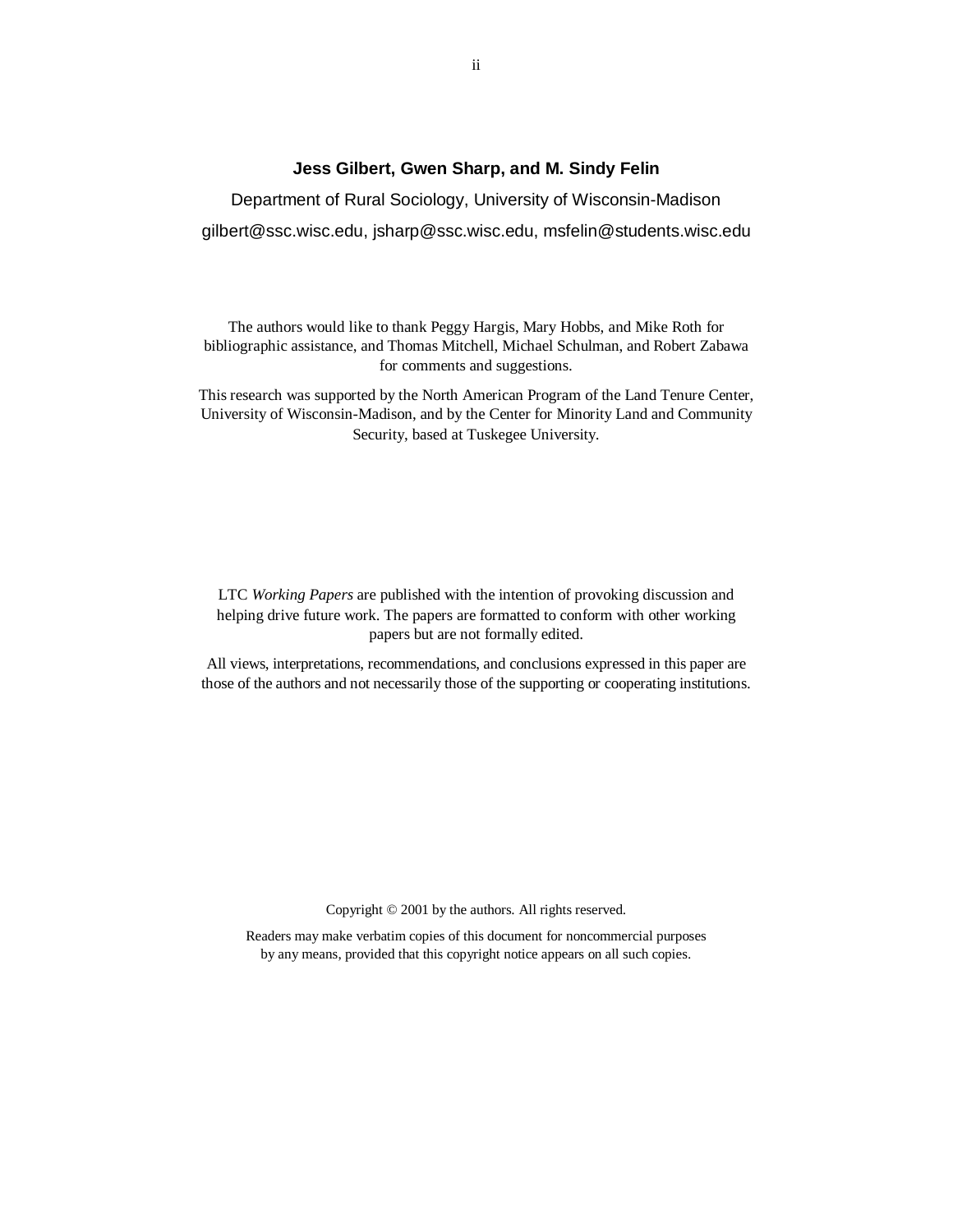# **Contents**

|                                                                          | <b>Page</b> |
|--------------------------------------------------------------------------|-------------|
| <b>INTRODUCTION</b>                                                      |             |
| <b>DEFINITIONS AND METHODOLOGY</b>                                       | 3           |
| <b>LANDOWNERS AND COMMUNITY WELLBEING</b>                                | 4           |
| <b>HISTORICAL STUDIES</b>                                                | 6           |
| <b>LAND LOSS AND FARMER DECLINE</b>                                      | 7           |
| <b>Tax Sales and Heir or Partition Sales</b>                             | 8           |
| <b>Non-Participation in Government Programs</b>                          | 9           |
| Racism                                                                   | 10          |
| <b>REVERSING THE TREND?</b>                                              | 12          |
| <b>Survival Strategies</b>                                               | 12          |
| The Role of Black Land Grant Colleges and Non-Governmental Organizations | 14          |
| <b>AREAS FOR ADDITIONAL RESEARCH</b>                                     | 15          |
| <b>REFERENCES</b>                                                        | 17          |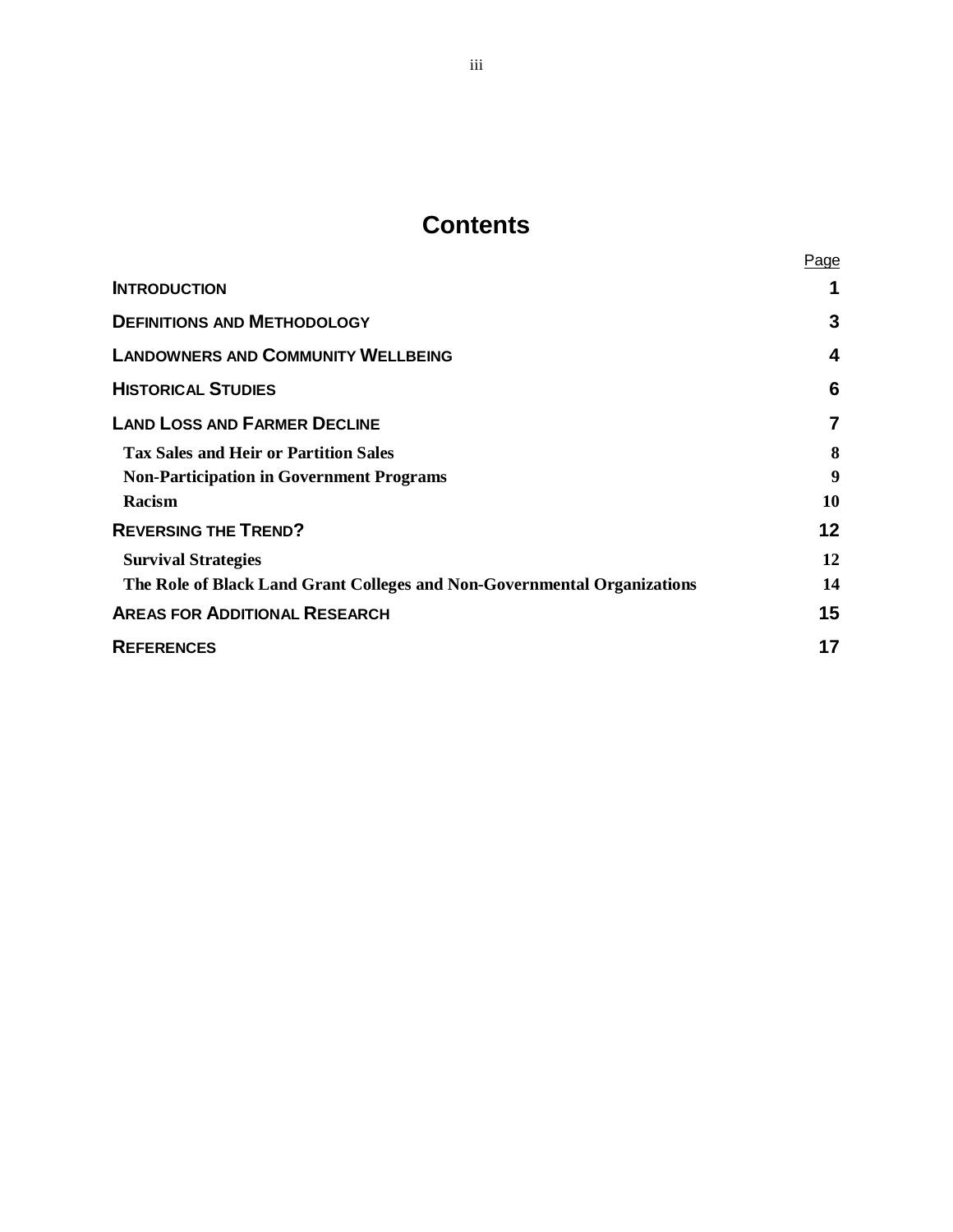# **THE DECLINE (AND REVIVAL?) OF BLACK FARMERS AND RURAL LANDOWNERS: A REVIEW OF THE RESEARCH LITERATURE**

by

### **Jess Gilbert, Gwen Sharp, and M. Sindy Felin**

### **INTRODUCTION**

The African-American farmer is a rare breed in the United States. The loss of landownership and farming operations has contributed to the poverty of many rural communities in the South, where almost all remaining black farmers live. Since about 1970 the research literature on this issue has blossomed. One of the commonalities found in the literature is the sense of hopelessness in stemming the tide of black land loss. Indeed, an oft-cited prediction in earlier works was that there would be no black farmers in the United States by the year 2000. On the other hand, another commonality in the literature is the view that the black farmer and rural landowner must be sustained, even brought back.

Among the several reasons for the decline in the number of African-American farmers is that young people are not entering the field to replace the increasingly elderly population of existing black farmers. Farming is not exactly glamorous work. It is likely that younger generations are put off by the communal memory of slavery and sharecropping. In addition, Civil Rights and Affirmative Action policies have allowed young black men and women to aspire to professional careers once closed off to them. Why then do some argue for young people to enter farming and for older people to remain or return to farming? They could instead, for example, encourage the improvement of poor rural communities through education, training, and economic development.

The first answer is that both of these remedies are recommended; they are not mutually exclusive. The second answer is that farming is no longer a toiling-behind-a-mule-and-a-plow venture but rather a technical and managerial occupation—one which, despite many odds, some African-Americans choose. Finally, agriculture and landownership offer more than just economic benefits to rural black communities.

Among the studies to be reviewed here are those claiming that landowners make up the backbone of civic and political life in rural black communities. In fact, black landowners can take credit for being among the first to join and support the Civil Rights Movement in the rural South. Because they owned land and thus were their "own bosses," they were harder to intimidate with the threat of job loss for registering to vote or participating in a protest rally. In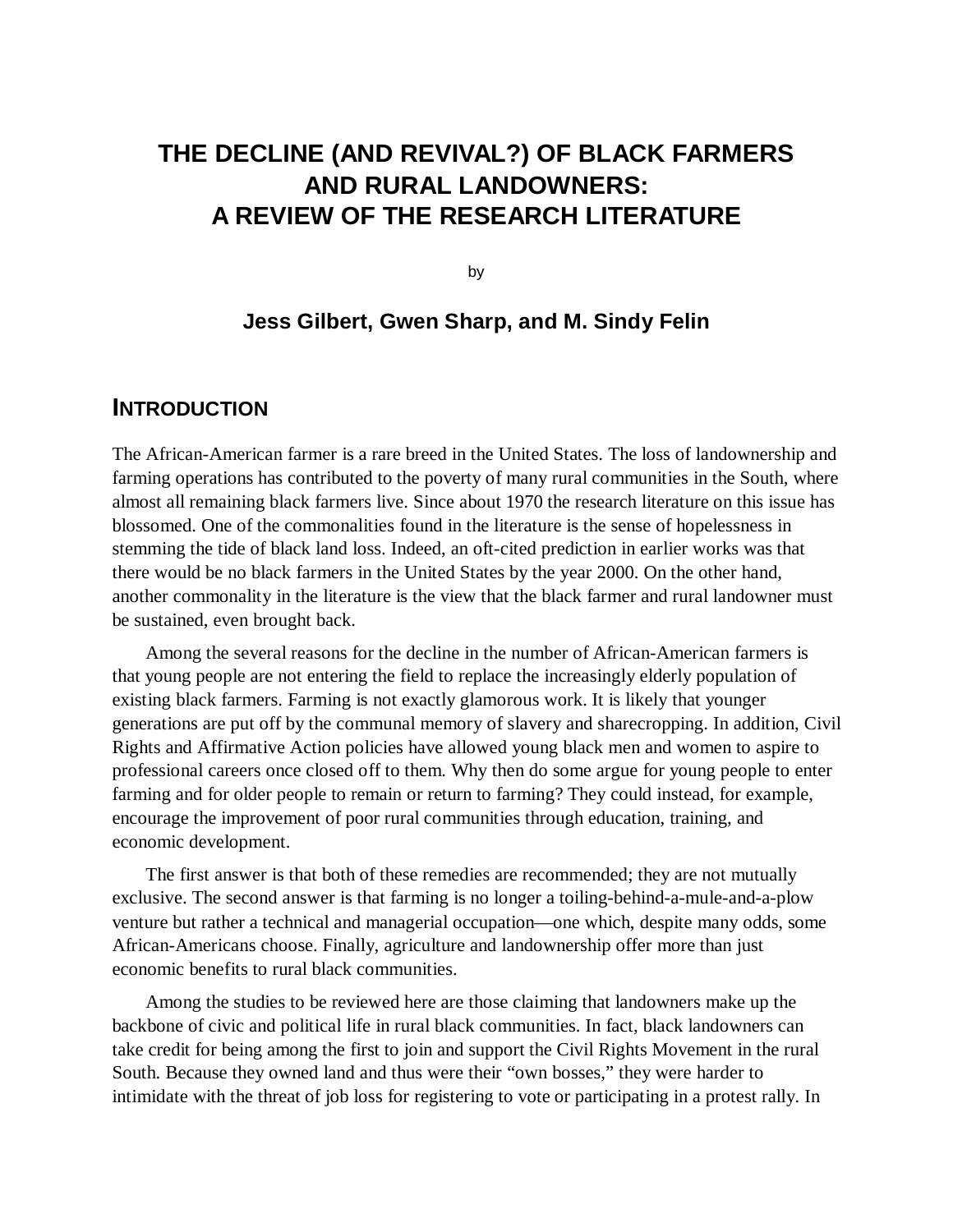some cases they also were able to provide meeting places, shelter and financial support (e.g., bail) to Civil Rights workers. Such community leadership by black landowners is not a thing of the past. Furthermore, studies have shown that other advantages of landownership include increased personal pride, higher educational achievement of children, and an overall better sense of wellbeing. Property ownership, in other words, goes hand in hand with active citizenship.

These are among the reasons that there is a call for a return of the black farmer. The causes of the drastic decline in their number are straightforward and the proposed solutions reasonable. What may be lacking, however, is the political will to enact and sustain the needed remedies.

This paper consists of a review of 74 journal articles, reports, chapters, and books on African-Americans and farming, offering explanations and possible solutions for the land loss problem. The 74 works comprise most of the scholarly literature on the issue published since 1971, most from the mid-1980s or later. Omitted from this review are primarily historical studies that deal with blacks in agriculture before about 1945.

The subject of African-Americans and landownership is by no means a new one. The phrase "40 acres and a mule" referred to the promise and expectation of newly freed slaves that they would start their lives over as landholders. For the most part this promise was not kept. Most exslaves became sharecroppers or tenant farmers. In some cases, however, blacks were able to purchase or otherwise acquire land.

These new landowners faced hardships common to all farmers such as droughts, crop infestations, and poor markets. But black farmers also faced their own set of difficulties. Much of the land they obtained was of poor quality and small acreage. Land sellers often overcharged black buyers. Storekeepers would often cheat or overcharge black farmers for equipment and seed. Those who purchased crops would pay less to black farmers than they would to white farmers. And there were physical acts of intimidation, from attacks by the Ku Klux Klan to the hostility of white neighbors. Nevertheless, African-Americans as a group went from owning almost no land in the United States after the Civil War to peaking at 15 million acres by 1920. In that year, 14% of all US farmers were black. Of these 926,000 black farmers, all but 10,000 were in the South. By 1997, fewer than 20,000, or 1% of all farmers, were black, and they owned only about two million acres. The great majority of those left are still in the South.

While black farmers may comprise only 1% of farmers nationally, within the South they account for much larger percentages of farmers. In the counties studied by Hoppe et al. (1986), 9.7% of farmers were black. Within certain sub-regions, then, black farmers are still a vital part of the rural economy and society. Black farmers generally operate small farms specializing in livestock, although some produce cash grains or field crops such as tobacco (Banks 1986; Wood and Gilbert 2000). Compared to white farmers, black farmers are older, have less formal education, lower literacy rates, lower farm incomes, and lower total incomes (Schulman 1989). According to Banks (1986), about half of black-operated farms were under 50 acres and produced less than \$2,500 in sales per year; Demissie (1990) found that in 1987, 89% of blackoperated farms had annual sales of less than \$20,000. Schulman discovered that both the average gross income and average total acres operated for non-white farmers was less than half that of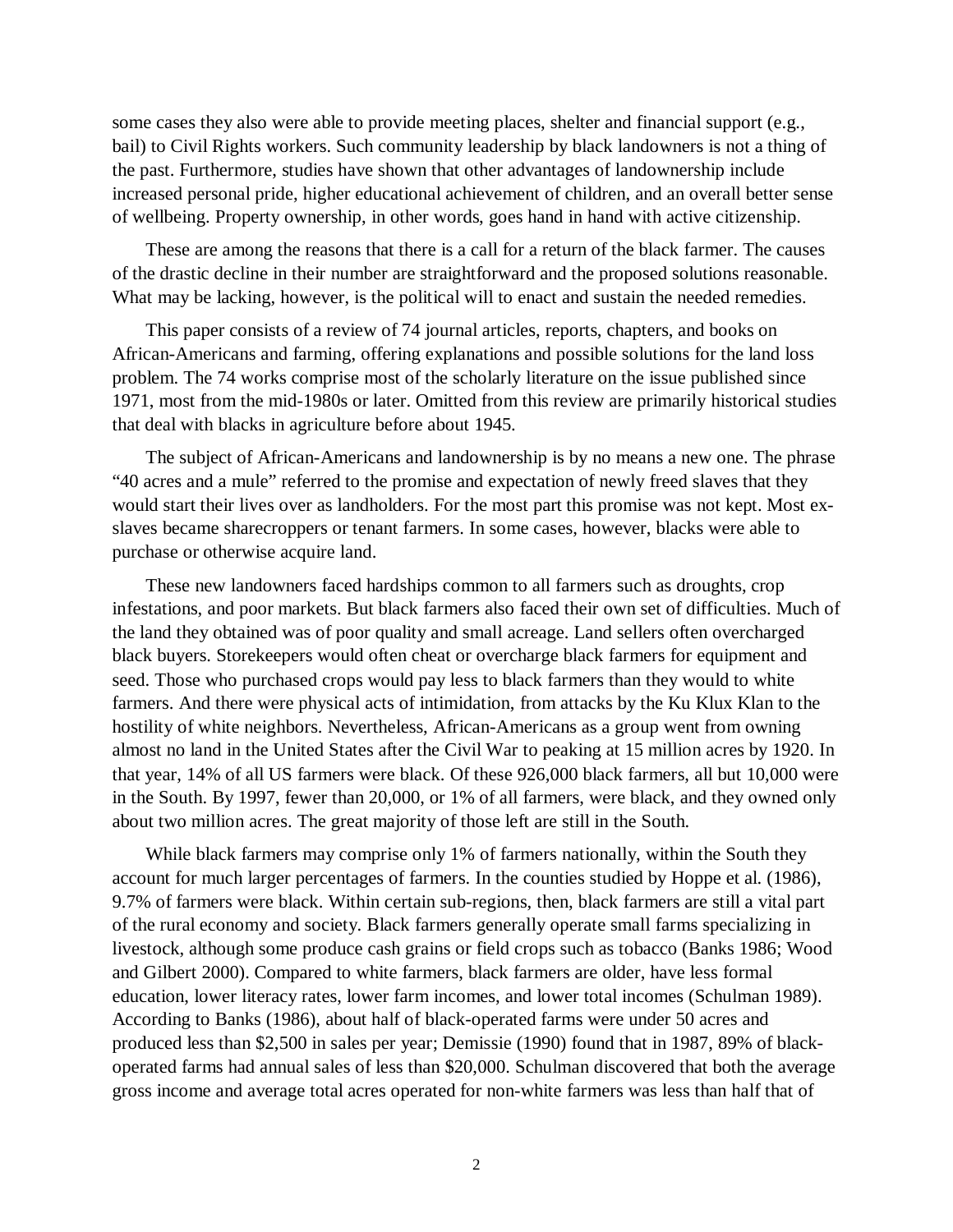white farmers, and non-white farmers left farming at a much higher rate. However, black farmers have experienced the same pressures to increase farm scale as white farmers; Demissie found that while the number of black-operated farms has decreased, the average size of farms increased between 1959 and 1987. Wood and Gilbert found that most black farmers depend principally on off-farm income, with farming as a secondary source. Yet Hoppe et al. claim that black farmers still have less off-farm income than farmers in general. Munoz and Crecink (1986) found that black farmers in parts of Mississippi and Tennessee made up a disproportionate number of poor farmers, had lower net worth than white farmers, and depended almost entirely on farm income, making them very sensitive to market changes.

Most of the works presented below offer similar perspectives of the decline of blacks in farming: from the plight of the sharecropper in the 1930s to the Great Migration of the 1940s to mechanization in the 1950s and then continued racism and general economic hardship in later decades. Federal agricultural policies have played an important role since the New Deal. Some suggested solutions also are often repeated in these works; they include better assistance programs from the government and legal advice in retaining land. Furthermore, most rely on the Census of Agriculture for at least some of their data. But there are differences in the works. Together they cover a wide range of issues that differentiate black farmers by sub-region, state, farm size, tenure, crops raised, and social and economic situation.

We begin this literature review by clarifying the use of some key terms and briefly discuss the limitations and advantages of relying on the Census of Agriculture as a data source. Next we discuss the importance of landownership for black communities. We then review the general history of the decline of black farmers as presented by the research. Finally, we look at some of the research in detail for specific causes and possible solutions to the problem of black land loss.

## **DEFINITIONS AND METHODOLOGY**

Most of the works rely on the US Census of Agriculture for data. However, not all of the studies make the important distinction between the key terms "farmer" and "landowner." The Census of Agriculture tries to count all farmers but not all farm landowners. The distinction is as follows: A "farmer" operates a farm but may or may not own the land. A farm landowner is of course the owner of farmland; this person may or may not farm. The Census of Agriculture studies only farmers. Landowners are included in the Census only if they also farm. For all Americans and for African-Americans, there are many more farm landowners than farmers. It is important to note that in much of the literature, the terms "landowner" and "farmer" are used interchangeably. Whether or not researchers use the Census of Agriculture for their data should indicate whether landowner or farmer is the true unit of analysis.

The importance of the distinction between these terms is at the heart of studying black land loss. Because the Census of Agriculture is the only comprehensive source on farmers, it is the one most cited. However, the amount of rural land owned by blacks (or any other group, for that matter) in the United States is not known. Non-farmland (e.g., forested, unused land) and non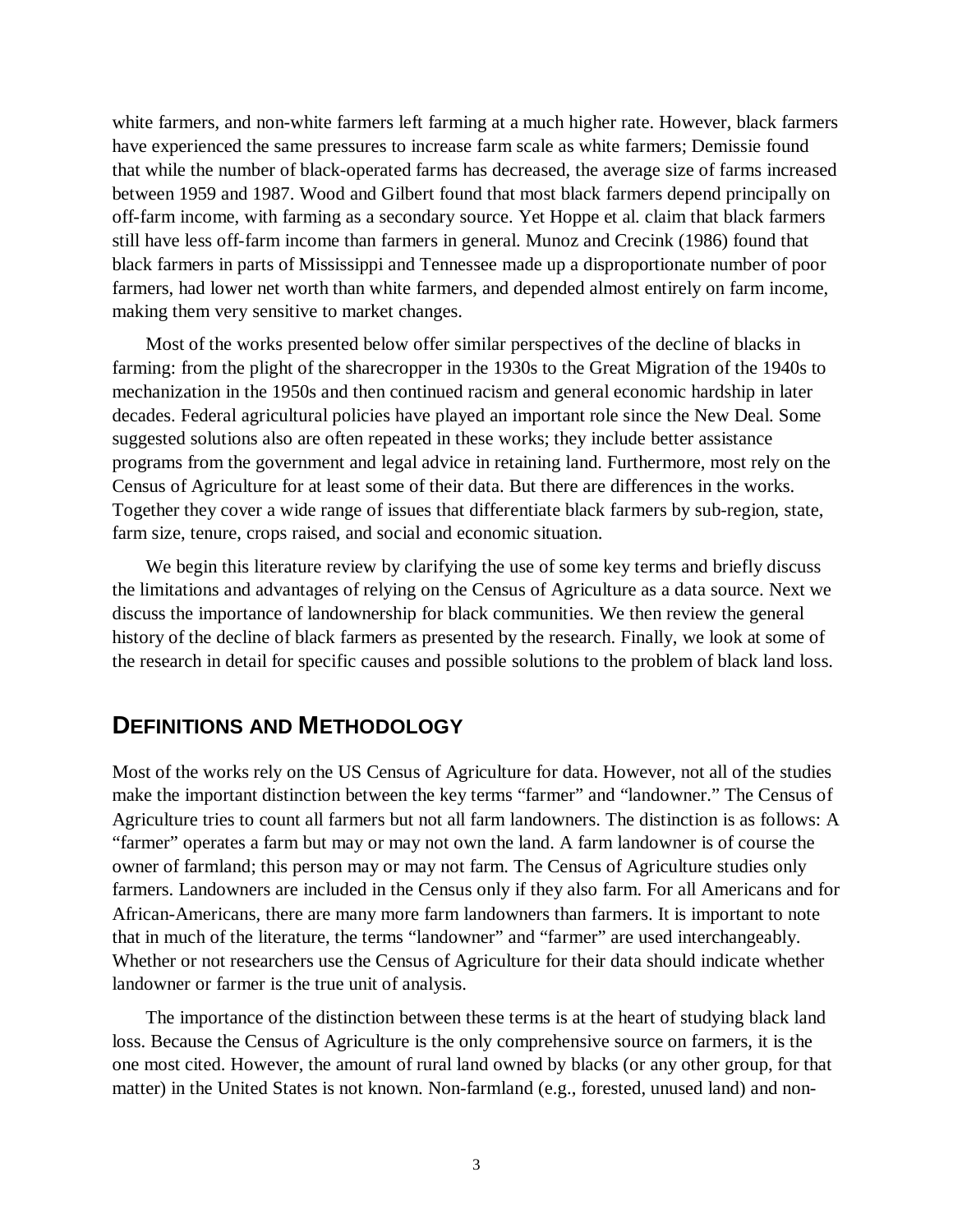farmers (even if they own farmland) are not included in the Census. Also, the Census definition of "farm" has changed over time and does not include land, regardless of use or owner, unless it meets certain criteria. One recent change is that a "farm" must make at least \$1,000 in annual sales. Because farms owned or operated by African-Americans are usually much smaller than other farms, such changes in the definition of a farm affect their reported numbers disproportionately.

Another change came in 1997, when the US Department of Agriculture (USDA) conducted the Census for the first time (instead of the Department of Commerce's Bureau of the Census). The 1997 Census of Agriculture is the most accurate in a long time, including its count of black farmers. For this reason, the trend line is misleading; in all likelihood, the number of black farmers continued to decline sharply, as it has in recent decades. However, the total decline between 1992 and 1997 is reported to be only a few hundred, and the number of African-American farmers seemingly increased slightly in some states. It is unfortunate that one of the results of better data-gathering is this false "trend." Yet this most recent, more accurate Census shows that previous ones underestimated the number of black farmers.

Fisher (1973, 1978) demonstrates the problem in relying only on the Census of Agriculture to provide a comprehensive picture of African-American farm landownership. By examining another data source, he gives a better portrait. Using county tax digests in the state of Georgia, Fisher (1978) found a 21% decrease in black farm landownership between 1920 and 1960. However, the Census of Agriculture for the same time period shows a 51% decrease in the acres of farmland owned by black farmers. Unfortunately, only Georgia has such tax digests, so comparable numbers for other states are unavailable.

Despite the drawbacks of the US Census of Agriculture, it is the best source of data on farmers. It is the most comprehensive—compiling national data down to the county level. It is longitudinal—conducted every 5 years. It also is accessible and easy to use. Nevertheless, some of the researchers treated below mention the need for a land registry specifically to account for land and landowners not (or only partially) covered by the Census of Agriculture.

### **LANDOWNERS AND COMMUNITY WELLBEING**

Landownership is important because it is a form of wealth, not just income. As such, it can provide a spur to economic development and broader investment, including the education of children. In the rural Black Belt of the South, where most African-American farms are located, land is still key to cultural and political power as well. From the visions of Thomas Jefferson and Abraham Lincoln, to Booker T. Washington and George Washington Carver, through populists and progressives of yesterday and today, widespread property ownership has promised more democracy, fuller citizenship, and a more egalitarian distribution of wealth and power.

Landownership, then, is important to individuals for more than economic reasons. This was the conclusion of a convincing study by Salamon (1979a; 1979b); subsequently, other researchers have made similar claims. Salamon used survey interviews and government statistics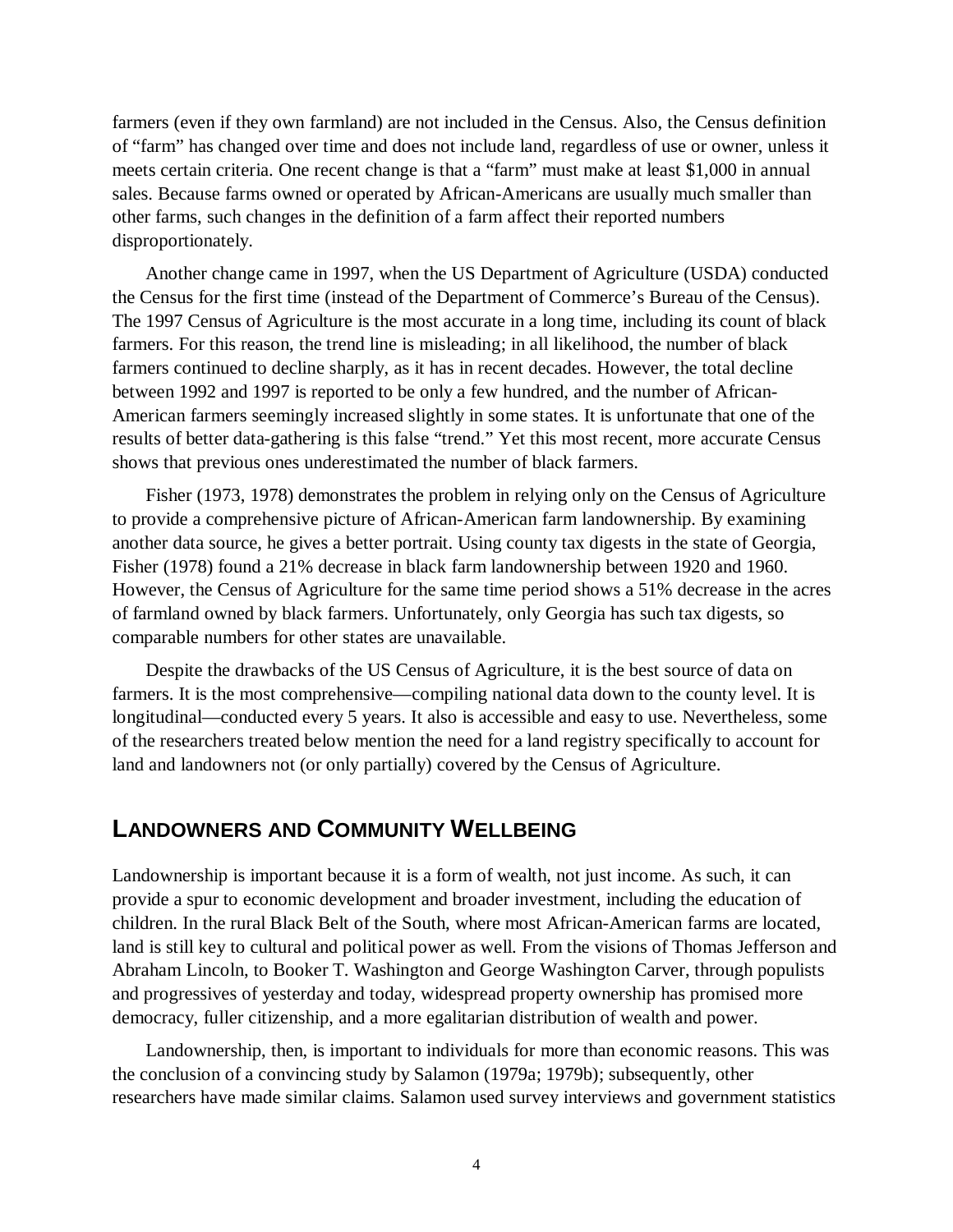to compare the socioeconomic wellbeing and civic/political participation of black tenant farmers who became landowners under the New Deal Resettlement Program against those who remained landless farmers. One hundred tenants and 178 Resettlement participants from eight all-black communities were interviewed. Salamon found that the Resettlement participants fared better than tenant farmers in every respect. While the total number of African-American landowners decreased in the South overall, the number of blacks owning project lands in these communities actually increased. The number of acres per family decreased on these Resettlement lands, but the decrease was only half as much as for other blacks. Forty-two percent of the landowners' children became white-collar workers, compared to 25% of the tenant farmers' children. The percentage of landowners involved in the Civil Rights Movement surpassed tenant participation by very large margins. Finally, open-ended questions revealed that landowners felt more of a sense of optimism and independence than did tenants.

A central conclusion of Salamon's study was that the full benefits of many social experiments such as the Resettlement Program may not be apparent after the few years usually given before a policy is evaluated for effectiveness. By comparing the differences in the lives of participants and their children more than 30 years after the program began, Salamon concluded that the project was extremely cost-effective and successful. He recommended that a similar program be implemented with government-owned land in southern areas with large black populations. However, Trend and Lett (1986) present an opposing view of the effectiveness of this program.

Other studies confirm Salamon's findings. Darling (1982) found that African-American landowners in North Carolina helped stabilize black communities. Local residents felt that landownership provided economic autonomy and social independence both for individuals and for the community as a whole. Field (2000) also looked at black farm landowners in North Carolina, and found that they contribute to rural economies through property taxes and by patronizing local businesses. Families that own land create stable communities and are able to support community organizations and sustain kinship networks. Couto (1991) interviewed residents of four communities in the rural South, and found that black landowners were able to provide housing for Civil Rights workers and displaced tenants. Black farmers who owned land often became community leaders. Brown, Christy, and Gebremedhin (1994) found that landownership is related to individual feelings of value and self-worth among black farmers, and that they help support rural economies. Gaventa (1998) describes the importance of landownership for local economies, as well as the sense of empowerment it provides rural residents. Beauford, Miller, and Walker (1984) and Pennick (1990) argued that landownership is essential to developing a political power base and improving the quality of life for African-Americans. Groger (1987) believed that landownership—especially owning their own home—is a key determinant of the wellbeing of elderly black residents in North Carolina. Staten (1999) had similar findings. Grim and Effland (1997) documented the importance of landownership in Brooks Farm, Mississippi. Because local black residents owned land, they developed a sense of community and shared values that was absent in black communities where landownership was less common. Finally, Pogue (1979) suggested that landownership and the stability it brings will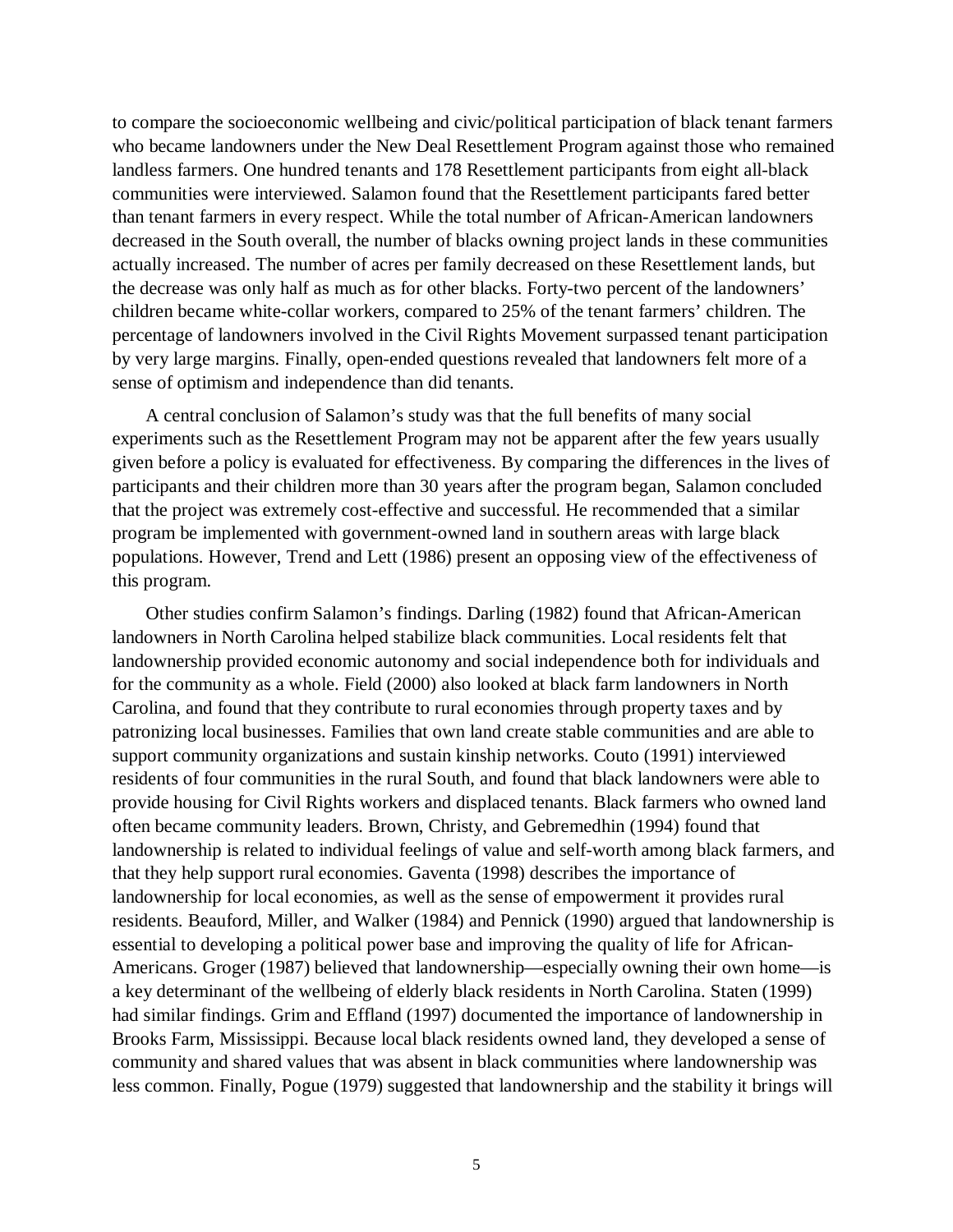continue to be important, as many blacks who migrated to Northern cities are returning to the rural South.

# **HISTORICAL STUDIES**

Although the literature reviewed here is not primarily historical, three such case studies are included since they come up into recent times. All three trace the history of specific African-American communities where the legacy of landownership, beginning after the Civil War, continued to be important into the 1970s. These studies also present more detailed information on the gradual decline of landownership between 1920 and 1960, which much of the remaining literature simply summarizes. For additional historical studies, see Day (1981), Nathans (1982), McDougall (1984), Petrow (1982), and Gilbert and Eli (2000).

Darling (1982) interviewed residents in Warren County, North Carolina, and created an oral history of black landownership between 1910 and 1960. She verified information from the oral history using tax, estate, and court records. Her account documents the struggles black farmers faced, including exploitative sharecropping arrangements, white landowners' unwillingness to sell land to black farmers, and discrimination on the part of local USDA administrators. Most black farmers in the area were sharecroppers or small subsistence farmers, who produced cash crops for sale.

Residents of Warren County were explicit about the role of landownership in their community. Owning land gave black farmers more control over the management of their farming operations; they took great pride in making their own decisions rather than answering to a white landlord. For the black community, ownership of land provided a sense of economic autonomy and social independence. Families that owned land helped stabilize the community and built local institutions such as schools and churches. Many local residents felt that owning land was the key to economic security and real citizenship. This was true not only for African-American farmers but also for those who owned their own house in town. Over the years, forced partition sales, the unprofitability of small farms, and out-migration of young people undermined black landownership in Warren County. Residents also reported that they were denied food stamps and other government benefits because they owned land, and administrators of these programs pressured blacks to sell their land in order to qualify for government programs. The result is that black landownership fell from 47,000 acres owned by 555 individuals in 1949 to 19,000 acres owned by 379 individuals by 1969. However, many remaining residents were insistent on keeping their land, both because they were proud of owning their own home and because they felt it provided them with economic and social security.

Bethel's work (1981) on Promised Land, South Carolina, describes the social and economic life of the community between 1870 and 1970. Much of it is grounded in detailed case studies of individuals and families. Central to their stories is their relation to the land—how they got it and their struggle to keep and subsist on it. The few thousand acres that was to become Promised Land was distributed to former slaves beginning in 1868. Despite the hardship of Ku Klux Klan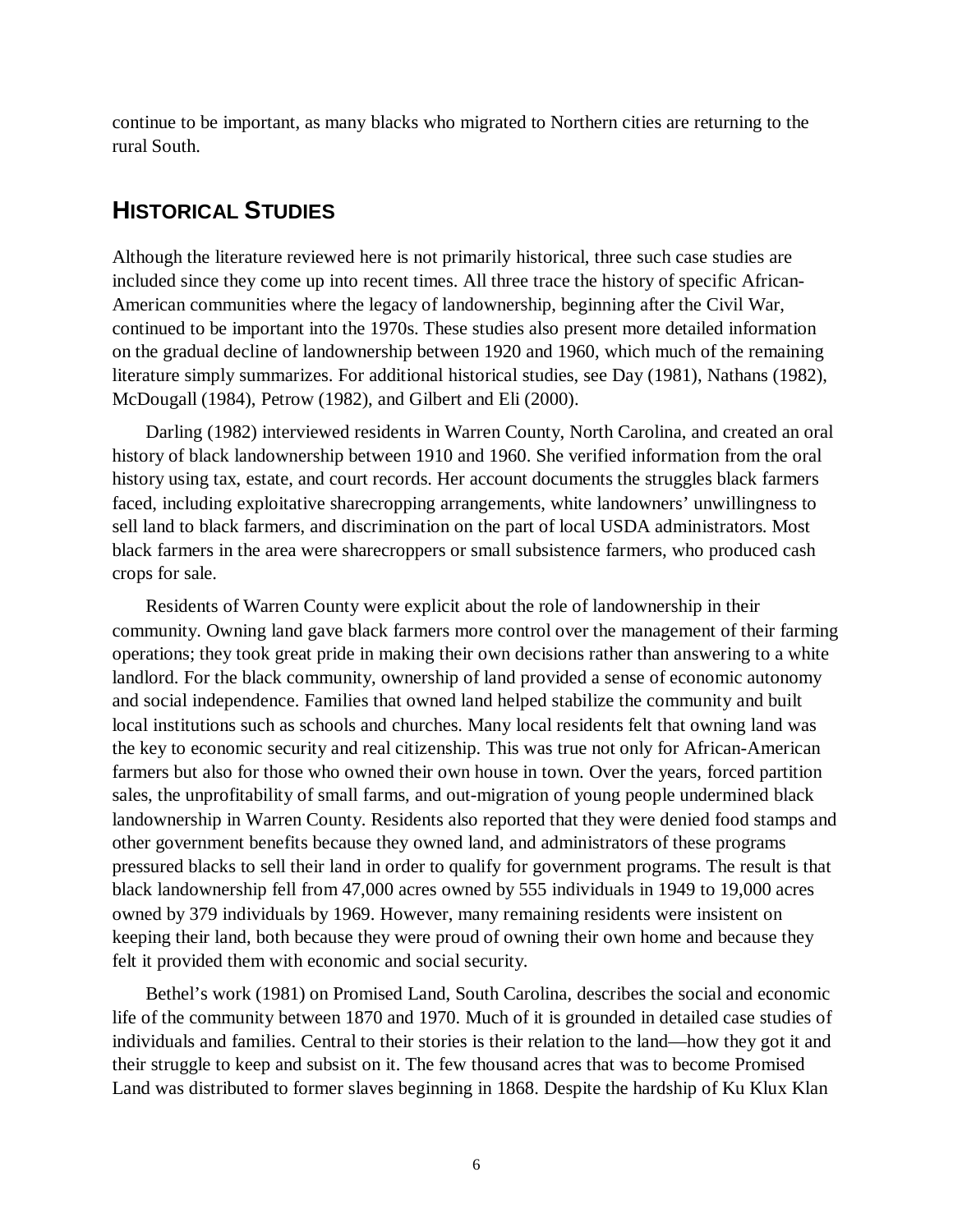attacks, droughts, and crop failures, Promised Land attracted freedman who could find no other land to purchase. There was also the prestige and autonomy that came with landownership and, as the community grew, a sense of safety in numbers. Not all of the residents in the community were landowners, and Bethel notes the differences between those who owned land and those who were tenants.

As the population grew, land was divided by inheritance, and plots became too small to farm. The actual acreage of Promised Land did not grow as there was little additional land available to African-Americans in the area. Between 1880 and 1942, the average acres owned fell from 48 to 22 while the percentage of adults owning land grew from 41 to 73. During the 1940s, 1950s, and 1960s, because of multiple division of land through the generations, the unprofitability of farming small acreages, the need for workers in nearby areas, and increased industrial opportunities brought on largely by the Civil Rights Movement, Promised Land became less and less of a farming community and more of a residential suburb. But because of the historical significance tied to owning land—including a sense of freedom, autonomy, and pride in passing along property to children—two-thirds of Promised Land residents in 1970 owned the land on which they lived, and 90% of the residents were direct descendants of the freedmen who settled there in 1870.

Nesbitt (1979) used oral interviews and historical documents such as deed books, newspapers, and court records to study land acquisition and land loss by African-Americans in the community of Promise Land, Tennessee, between 1870 and 1978. He argues that soon after the Civil War, blacks saw the connection between owning land and civic and political participation. However, the few blacks who could buy land faced discriminatory practices from white land sellers and businessmen. Even more common, the land that blacks purchased was of the poorest quality. Nevertheless, a group of freedmen made a concerted effort to purchase land in what would become Promise Land. At its peak during the 1920s, the residents numbered 500 and owned over 1,000 acres of land. By 1978, following decades of land loss similar to that experienced by many others, there were a dozen residents owning a total of 50 acres in Promise Land, Tennessee.

# **LAND LOSS AND FARMER DECLINE**

The history of the communities that Darling, Bethel, and Nesbitt studied parallels in many ways the history of black landownership in general. In most cases much of the land was lost or no longer serves as a source of income. The modern study of these issues dates to 1971, when Clark College in Atlanta sponsored a two-day conference on black land loss under the auspices of the Black Economic Research Center. This organization was formed by Robert S. Browne to raise funds to address the problem through the creation of a land bank. A major result of this conference was the report by Browne (1973) describing the outcome of approximately a dozen small projects that were proposed during the conference and subsequently implemented throughout the South. Some of these projects were efforts to tackle the problem of land loss in a town or county while others were historical documentation of land loss in black communities.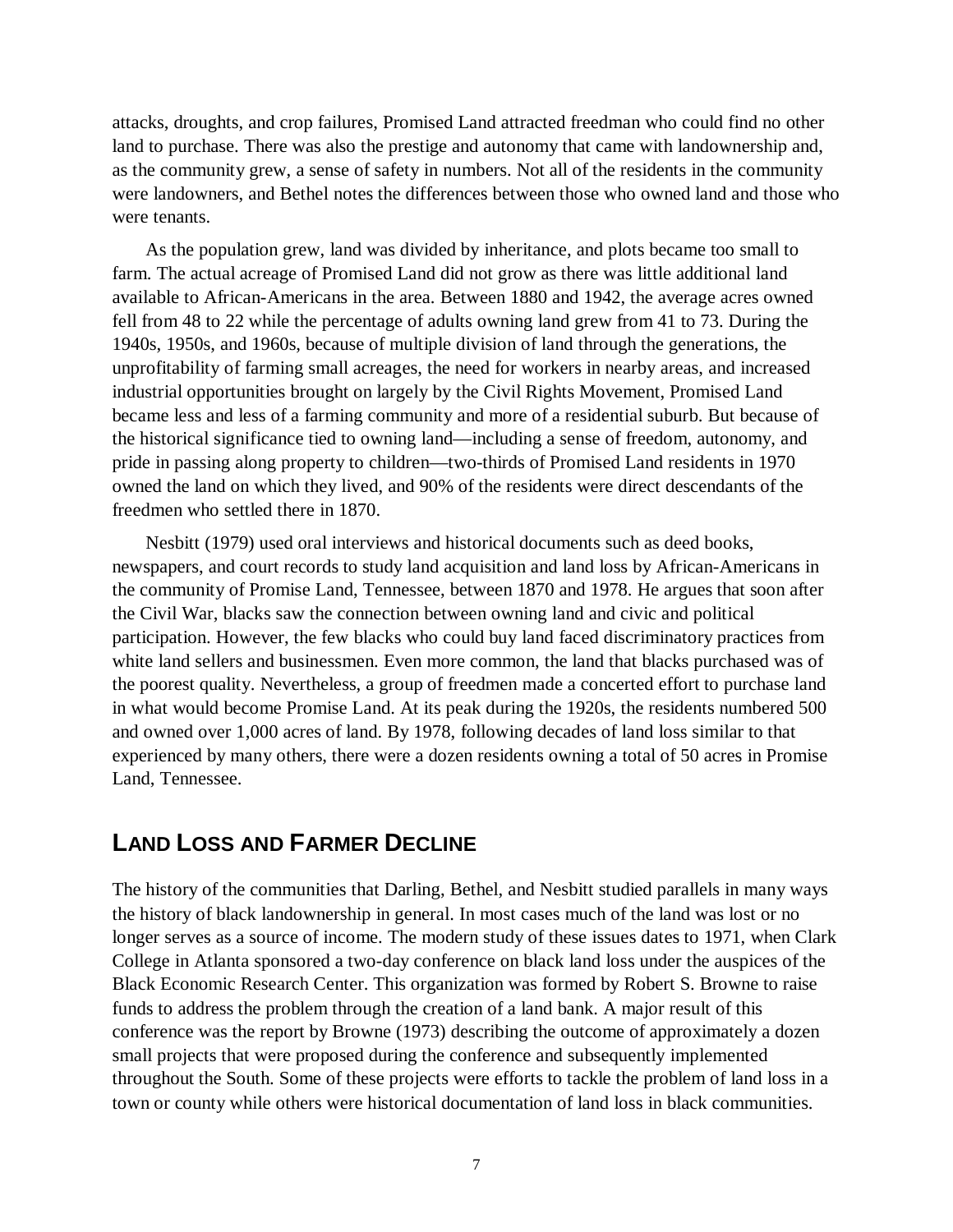Browne's report was the most comprehensive look at the then-current situation of black land loss. He found that between 1950 and 1969, the number of acres of land fully or partly owned by blacks dropped from 12 million to 5.5 million. Few of the research pieces appearing in the ensuing two decades covered topics not already broached in Browne's report. Instead many of the later works focused on one cause or potential solution to black land loss, or on a particular geographic area. Indeed, aside from these differences, the causes and suggested solutions found in Browne's 1973 report continue to be found in the latest literature on black land loss.

The general decline of farm landownership is not a problem exclusive to the black community. In the 1980s, stories of the passing of the "family farm" were common in the media. However, Christy (1991) argues that the disappearance of black farmers cannot be explained by general economic factors alone. Similarly, Hickey and Hickey (1987) argue that African-American participation in and success at farming is primarily determined by the social and economic power structures operating in agriculture. While the trend toward larger and fewer farms affects rural Americans regardless of race (Marshall and Thompson 1976), blacks have been hit harder than other groups. This is partially because minority farmers make up a disproportionate number of all small farmers (Lewis 1976, 1979b; Beale 1991). While many of the ways that a farm can "go under" are similar across racial lines, there are some more specific and interrelated reasons for land loss among African-American farmers. They include failure to write a will, failure to pay property taxes, non-participation in government programs, and racism.

#### **Tax Sales and Heir or Partition Sales**

Heir or partition sales are forced sales of land owned in common by a number of individuals. When landowners fail to leave wills, land is transferred to all eligible heirs as an undivided unit. Mitchell (2001) describes the ways in which joint inheritance of this sort leads to land sales. Land held under a "tenancy in common" is not divided and distributed to individual heirs; rather, all heirs have an equal, undivided interest in the entire property. Any individual heir can legally force a sale of the landholding, regardless of the wishes of other heirs. Any heir may also sell a share to non-family members without consulting other heirs. Non-family members (usually white landowners) have used these laws to their advantage, buying a small share in a parcel of land in order to force a partition sale. They are then able to purchase the entire parcel, usually at a very low price. For instance, Smith (1991) found that real estate developers used this tactic to acquire land from black landowners in the Sea Islands of South Carolina. Unfortunately, heirs often do not realize that selling their individual share may lead to forced sale of all the land.

Many researchers note that one common way blacks lose land is through heir property sales. Zabawa and Baharanyi (1992), Schulman et al. (1985b), and Ball (1980) present research specifically on this problem. Zabawa and Baharanyi present a survey of 120 black landowners from five Alabama counties in the Black Belt. Of these respondents, 56% had not written wills. Of those without wills, 58% expressed that they simply had not gotten around to making a will, 28% made a conscious choice not to have a will or were in the process of making one, and 13% gave reasons why they thought they should not or could not write a will. Schulman et al. interviewed 60 small-scale operators in three North Carolina counties and found that 53 did not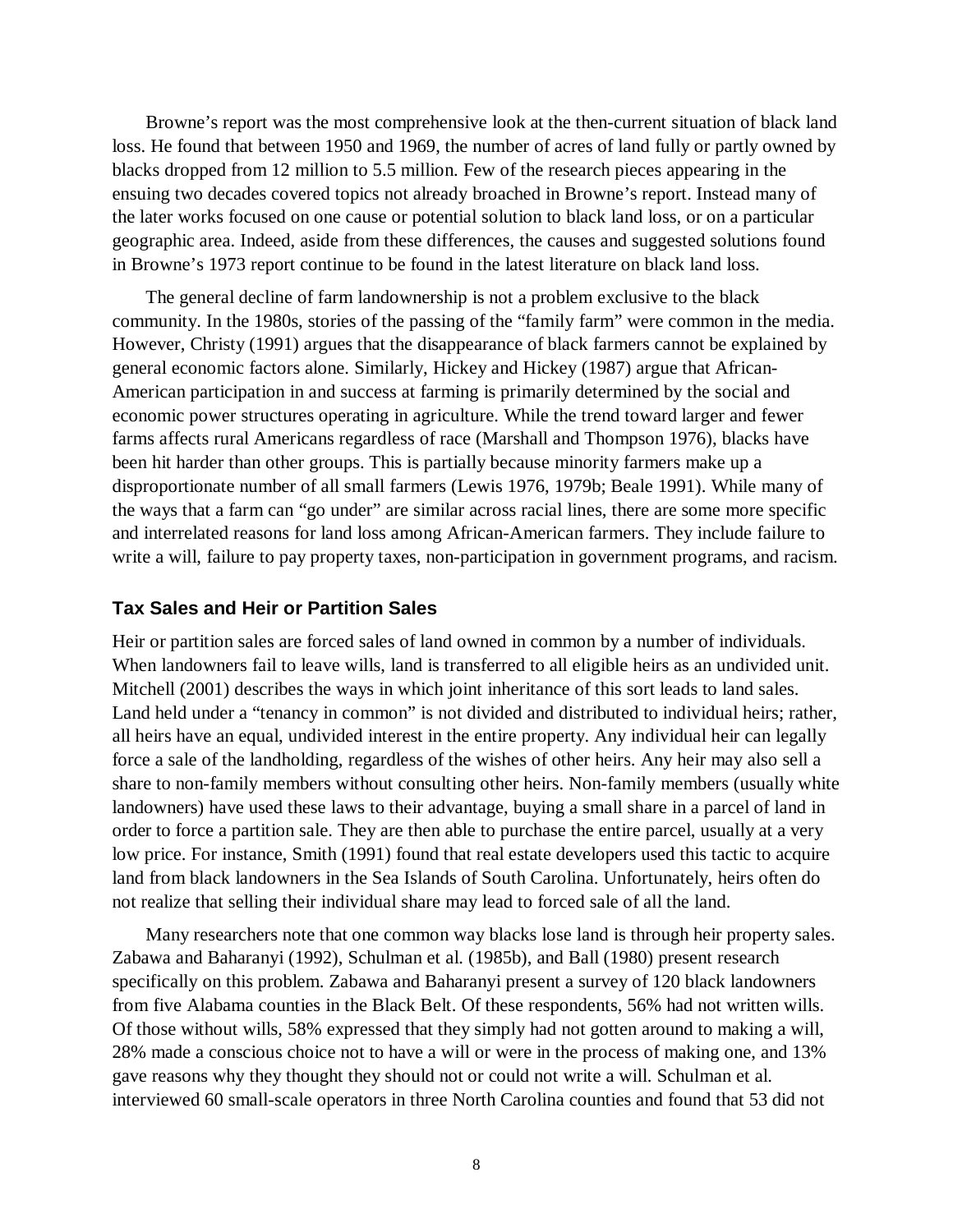have wills. Only nine of those without wills had received legal assistance in putting together a will within the past year. Ball also found that black landowners failed to leave wills, and in 1974, one-third of black-owned land in the Southeast was "heir property." Given that older owners control most of the farmland operated by black farmers (Crecink 1984), failure to leave wills can have a very large impact on black landownership.

Failure to pay property taxes also leads to forced sale of land. In these cases, the land is sold for the whole or a portion of the amount of taxes owed. Several researchers note that this is another common way blacks lose ownership of their land. Lewis (1979a) reviews government records and previous empirical studies and suggests that poor quality farmland, inefficient use of land, input cost increases, and interregional competition all contribute to the inability to pay property taxes. Lewis recommends that farmers be educated on tax laws specific to their locale. He illustrates the importance of this by reviewing the differing laws that govern the process of tax sales for 11 southern states, including grace period given, interest charged on delinquent taxes, and amount of money needed to acquire a lien. Ball (1980) found that owners of heir property have particular difficulties avoiding forced tax sales. Because heirs often are dispersed and disorganized, they frequently are unable to act together to save the property before a forced sale occurs.

As Mitchell (2001) shows, legal assistance is desperately needed by many black landowners. McGee and Boone (1979) similarly call for efforts to educate black farmers about legal aspects of landownership and assistance keeping updated records.

#### **Non-Participation in Government Programs**

The federal government provides a wide variety of programs through which farmers can borrow money, obtain better commodity prices, improve land, and otherwise increase their income. The forerunners of today's programs were instituted in order to alleviate the financial stresses of farms during the Great Depression. Black farmers, however, have never participated in these programs in proportion to their numbers. In fact, thousands of black farmers were harmed by the main New Deal agricultural policy of acreage reductions; their landlords cut back production by displacing sharecroppers and tenant farmers. According to a Tuskegee Institute report cited by Grim (1996), African-American farmers were basically uninvolved in or unaware of many government programs prior to the Civil Rights Movement of the 1960s. Racism contributed greatly to such low participation rates because most of the programs were implemented by local committees on which blacks were not represented, even in majority-black counties. Complaints of racism in the USDA's Agricultural Stabilization and Conservation Service (ASCS) and Farmers Home Administration (FmHA) were levied loudly during the Civil Rights Era. Grim contends that the passage of the Civil Rights Act of 1964 resulted in more farm program participation by minorities and increased the number of minority employees in local offices that administered the programs. Voting for, if not participation on, elected farmer committees also gradually improved. The resurgence of conservatism during the 1980s, however, was accompanied by a decline in the participation rate of black farmers in certain public agricultural programs.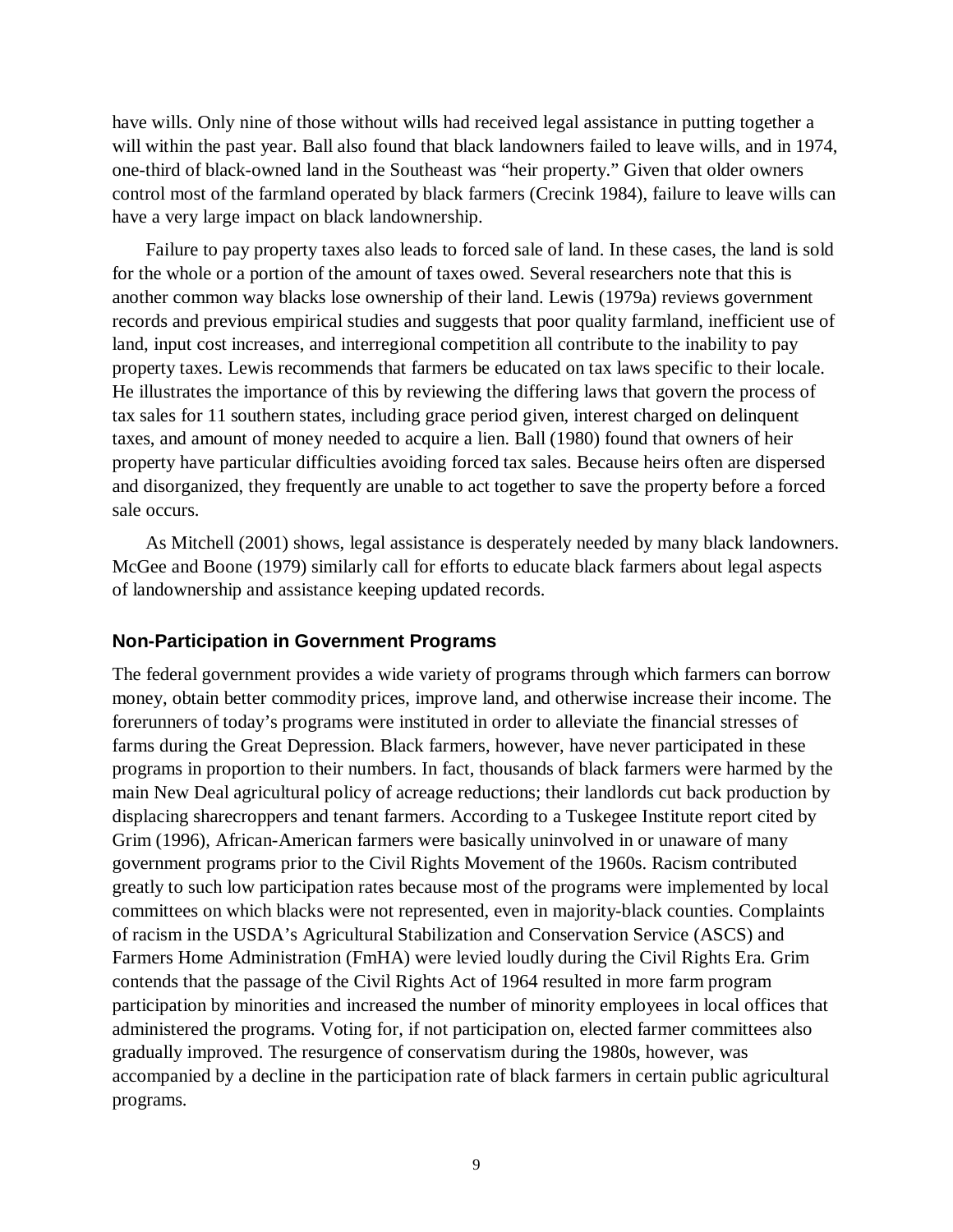Grim (1995, 1996) and Jones (1994) summarize the benefits and drawbacks of a number of programs and trace the participation rates of blacks through several decades. Grim reviews research regarding African-American farmers' participation in and knowledge of FmHA and ASCS programs between 1964 and 1990, including loans for farm operation, farm ownership, emergency disaster, economic emergency, and soil and water conservation. Jones uses the US Census of Agriculture data of 1969 and 1987 to compare whites and blacks in their rate of participation and level of program benefits. Among the forms of assistance he summarizes are price supports, income support, supply control, disaster assistance, conservation, farm credit, forestry incentive, and emergency feed assistance. Munoz (1985) also argues for increased federal programs for black farmers, particularly management counseling services and lowinterest loans. Grim, Jones, and Munoz all found that blacks participate at rates below their proportion in the farming population and that those blacks who do participate often receive far fewer benefits than whites.

Grim (1995, 1996) and Jones (1994) attribute their findings to racism, but only in part. The low rate at which black farmers participate in government agricultural programs is also the result of poor education and lack of information. For example, McLean-Meyinsse and Brown (1994) interviewed 15 farmers who were among those chosen as outstanding black conservation farmers in Louisiana. They found that a major factor in these farmers' ability to minimize losses and stabilize farm incomes was their participation in government commodity programs. But they also differed from the average black Louisiana farmer in that they were younger and better educated. Dishongh and Worthen (1991) describe efforts by the Florida Soil Conservation Service in using non-traditional channels to reach black farmers and involve them in USDA programs. They found that personal visits by local agents were particularly effective at increasing adoption of conservation technologies because they increased black farmers' trust. While adoption rates were still low, those black farmers who knew about and understood available programs generally took advantage of them. The authors cite this as evidence of the potential to increase black farmers' participation in public agricultural programs. In sum, black farmers and landowners need more effective government programs in all areas, especially credit and technical assistance.

#### **Racism**

Despite the fact that land loss by and decline of black farmers has many specific causes, racism stands out both by itself and as a contributing factor to many of the other causes. Racism in its harshest form—slavery—was the root cause of the lack of landownership by African-Americans to begin with. Emancipation in the 1860s did not eliminate racism, of course, and newly freed slaves could purchase land only with great difficulty, if at all. From this disadvantaged starting point, African-American farmers had to contend not only with uncontrollable acts of nature and economic fluctuations, as did other farmers, but also with racial harassment by neighbors and unequal treatment by storekeepers and lending agencies. Almost all the literature reviewed here cites continued racism as among the major causes of land loss by African-Americans.

Minority farmers today experience racism in the form of discriminatory implementation of federal government programs. Ponder (1971) and Payne (1991) note that black farmers were not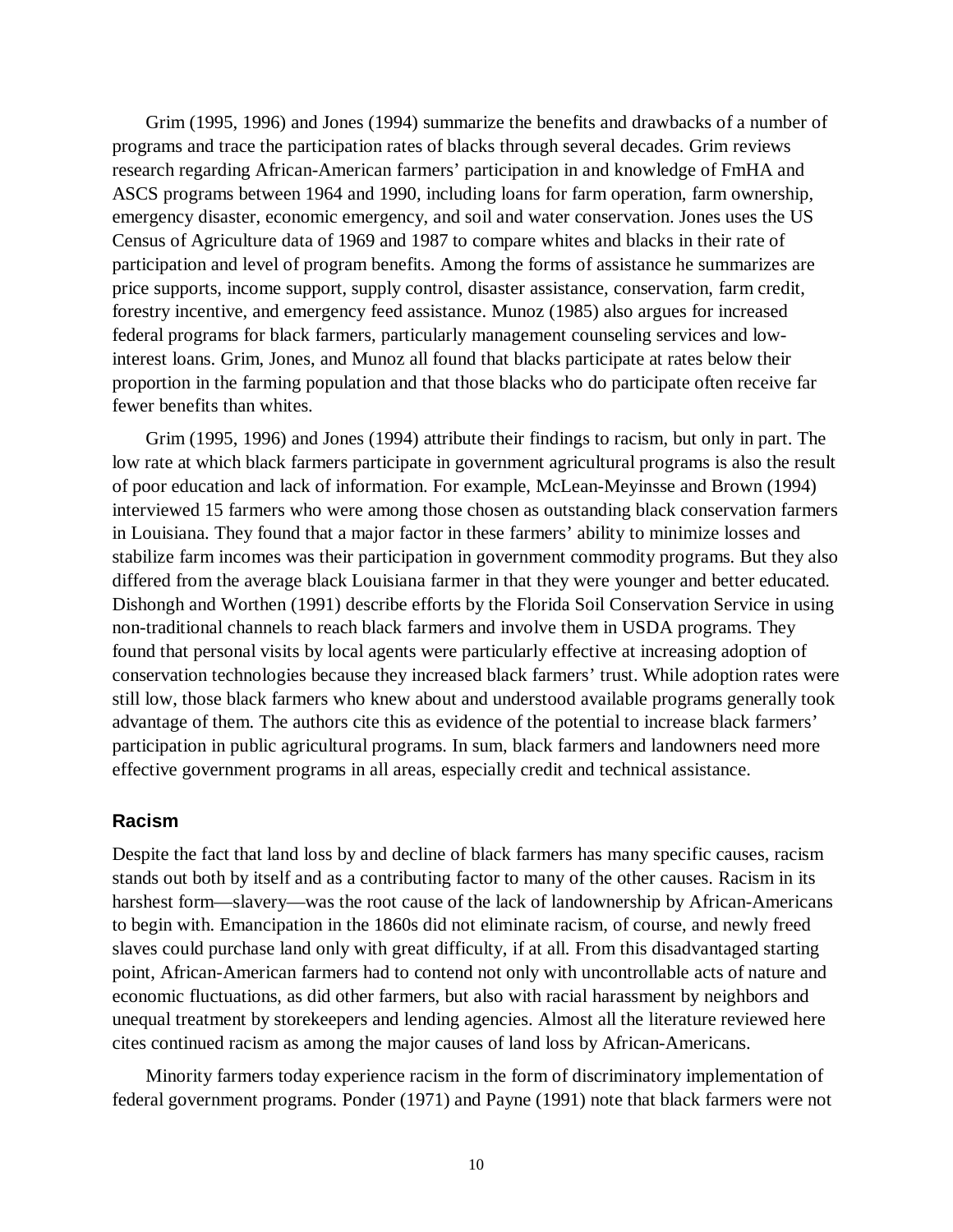represented on local USDA committees and that both federal and private lending agencies were unresponsive to the needs of black farmers. The most thoroughly documented accounts of such discrimination come from a number of government reports on the issue of black land loss. The US House of Representatives Committee on Government Operations (1990) held a hearing to document reports of discrimination against black farmers. Black farmers were misinformed about government programs, received less money than they requested, and did not receive loans in a timely manner. The hearing also described the difficulty of tracking discrimination complaints within USDA.

A recent report by the Civil Rights Action Team (CRAT) of the US Department of Agriculture (1997) found that such discrimination still occurs. Members of CRAT conducted "listening forums" for minority farmers to share their experiences of unfair treatment by the USDA. Minority farmers described a pattern of discriminatory behavior, including approved loans arriving long after planting season, arbitrary reductions in loan amounts, and a much higher rejection rate for minority loan applicants than white applicants. They also accused the USDA of ignoring research that would help small-scale and limited-resource farmers and of failing to include minority populations in outreach efforts to raise awareness of federal programs. Finally, minority farmers said that complaints of discrimination were processed slowly, if at all, and that the USDA often continued with foreclosure proceedings even when a relevant discrimination complaint had been filed. Overall, the CRAT Report found that there is little accountability within the USDA; employees and county committees who discriminate against minority farmers are not held accountable for their behavior.

Several African-American farmers filed a class-action lawsuit against the USDA in 1997 (Wood and Gilbert 2000). The lawsuit accused the county offices of USDA agencies of systematic discrimination against black farmers, including many of the same behaviors described in the CRAT Report. It also accused the USDA of ignoring complaints filed by black farmers. Nearly 15,000 African-Americans who had farmed between 1981 and 1996 joined the class action lawsuit. The USDA offered each certified claimant an individual settlement of \$50,000 tax-free plus forgiveness of all debt owed to it (but not to private lenders). Claimants may also choose arbitration, in which the settlement is equal to actual cash damages, but because this option requires more proof of damages, the majority of claimants have chosen the first settlement option. Even so, this is by far the largest civil rights settlement in US history.

The United States House of Representatives Committee on Agriculture (1999) recently held hearings to follow up on the class action lawsuit and the implementation of the USDA/CRAT Report (1997) suggestions. The Director of the Office of Civil Rights for the USDA testified that the department has implemented most of the recommendations of the CRAT Report, has taken disciplinary actions against some employees, and plans to increase the diversity among its staff. However, many participants in the hearing were concerned that employees are not held accountable for acts of discrimination against black farmers. Because many USDA programs are implemented by locally elected farmers who are not accountable to the Secretary of Agriculture, it is difficult to take disciplinary action against them at the federal level. Several US Representatives expressed concern that without disciplinary action, discrimination will continue,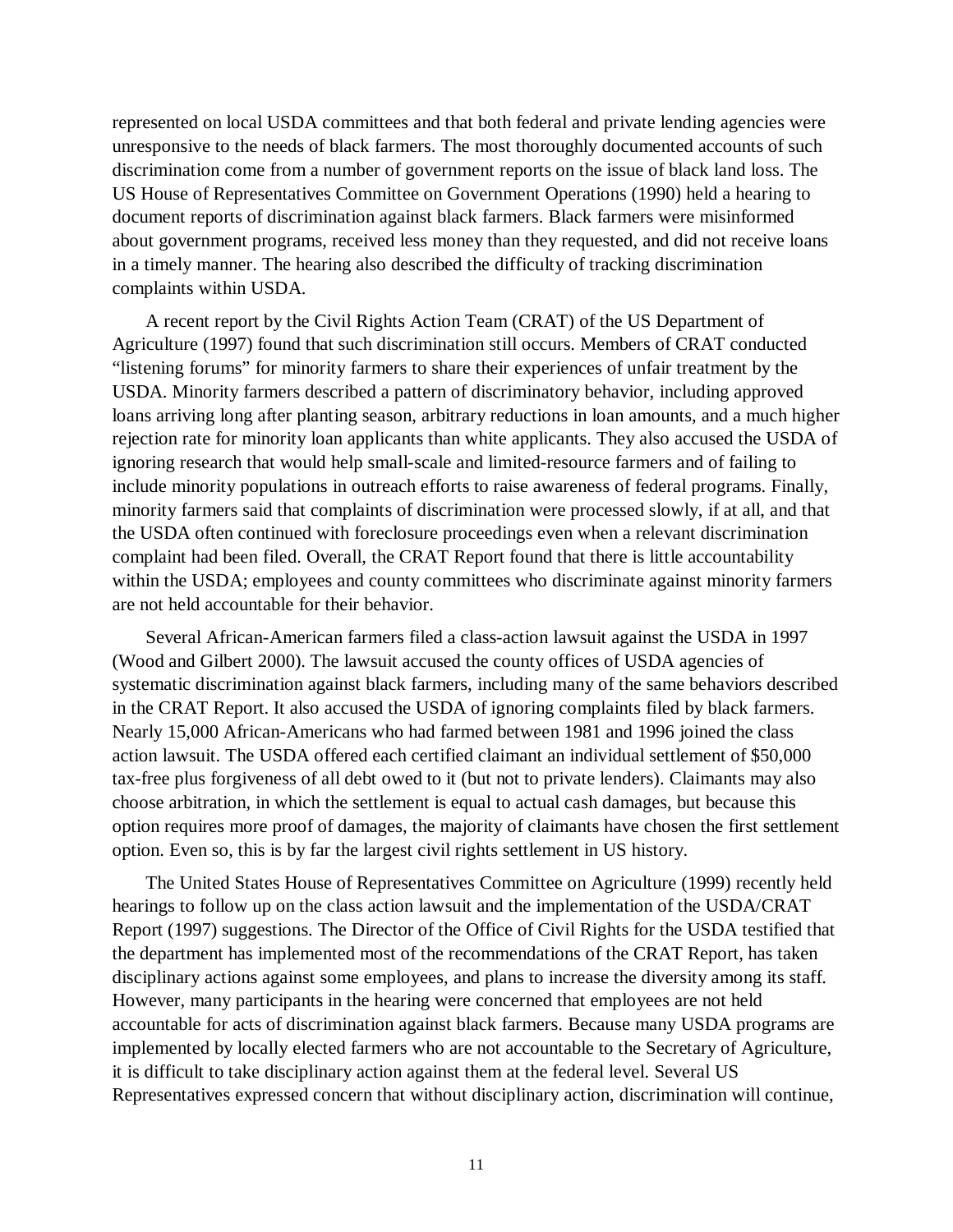regardless of the class action lawsuit. Furthermore, black farm activists testified that settlement payments from the lawsuit were delayed, and some black farmers are being denied operating loans that would allow them to continue farming while they wait for their settlement payment. These activists argued that there has been little improvement within the USDA, and that many black farmers will not benefit from the class action suit.

# **REVERSING THE TREND?**

The possibility that African-American farmers can sustain and eventually improve on their current level of landownership seems bleak according to many researchers. Several suggest that taking steps to attract industries is more likely to help alleviate poverty in rural southern communities that have lost a significant number of black farmers (e.g., Zabawa 1999; Christy 1991; Beale 1991). Fisher (1973) suggests that land loss among blacks has become a circular problem where young people are not interested in farming as they know it, and older farmers are unwilling to modernize their operations since their descendants are not interested in agriculture. Schweninger (1989) even suggests that the opportunities that education, urbanization, and the Civil Rights Movement have opened up to young African-Americans are more responsible for the decline of farming than is racial discrimination. Schweninger implies that these are positive changes since the romanticized notion of the "yeoman farmer" is a thing of the past.

In the literature on black land loss, however, Schweninger's is a singular viewpoint. Not only do many of the researchers call for steps to restore African-Americans to the land, but these farmers themselves, as seen in the CRAT Report (1997) and the US House hearing (1999), want a fair chance to continue or return to farming. Wood and Gilbert (2000) found that black landowners were very committed to farming, and even those who had quit usually hoped to begin farming again as soon as possible. Among the most cited remedies are an infusion of younger, more educated blacks into farming to replace the elderly population, agricultural programs that are specifically tailored to the needs of small farmers, and compliance by local USDA offices with civil rights mandates. Other specific factors suggested in the literature that can contribute to the success of black farmers include particular survival strategies that increase the viability of individual farms as well as efforts by Black Land Grant Universities and nongovernmental organizations.

### **Survival Strategies**

Yeboah and Wright (1985) say that effective land-loss prevention measures may have to occur on the individual farm level. After conducting 217 interviews in five areas of North Carolina to gather statistics on land, labor, capital, crop type, and income, they chose three representative farmers for detailed study. The authors used linear programming to examine "allocative efficiency"—that is, "what enterprise combination can provide a farmer with the highest income given his resource constraints." They found that the farmers could dramatically increase their income by changing the mix of crops they raise, using less hired labor, and farming more of their own land. They concluded by recommending the use of Extension personnel to disseminate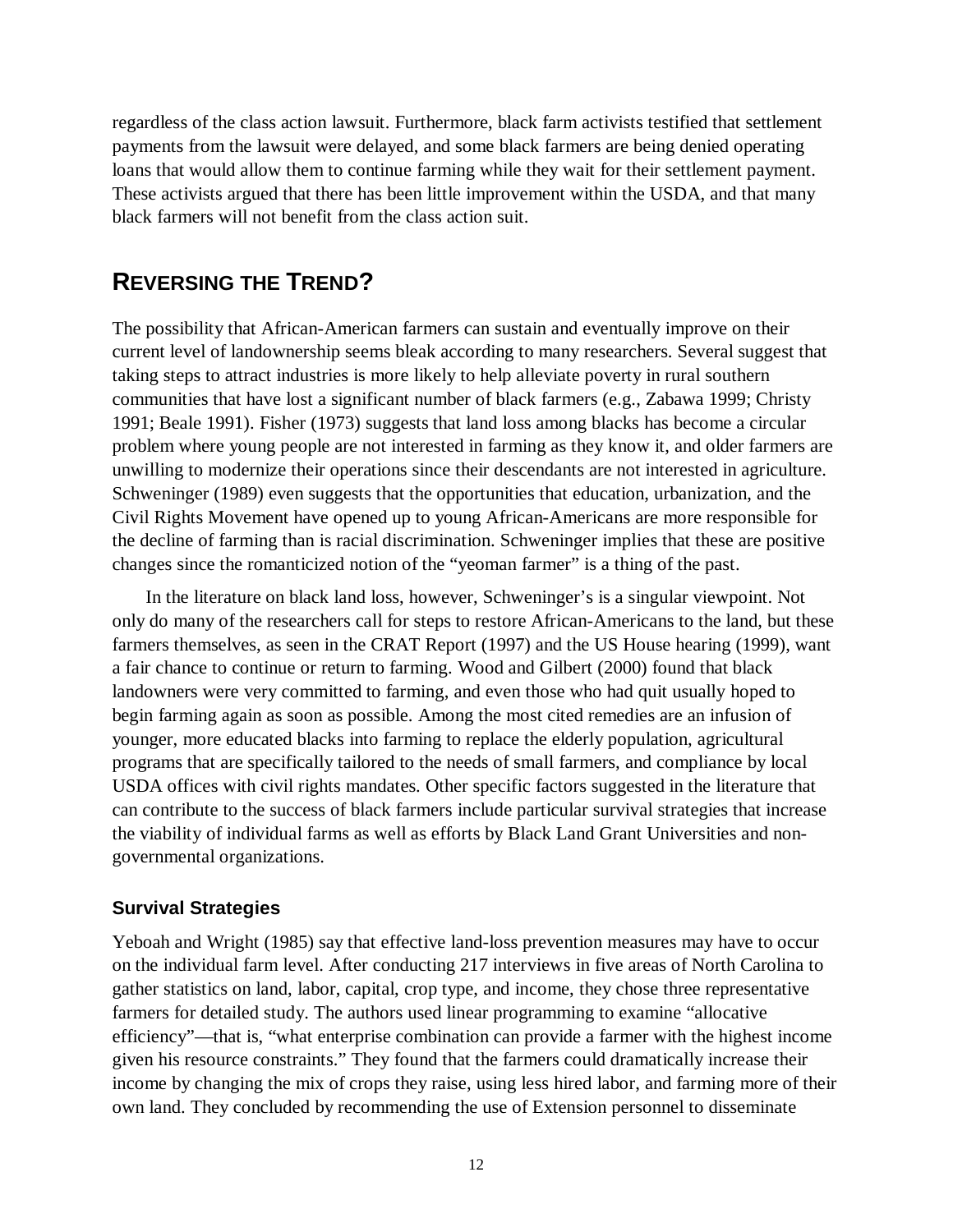research information and to train farmers in better allocation of their resources. One useful research project would be to replicate Yeboah and Wright's study using more farmers from other states and following up with the Extension agents available to black farmers.

Other studies indicate a number of possibilities for increasing the incomes of black farmers. Webber (1987) and Staten (1999) found that many older black farmers engaged in subsistence gardening and also sold a variety of crops through roadside stands. Other uses for farmland included hunting, leasing to farmers, and contracting with paper companies to grow trees. Tackie, Findlay, and Baharanyi (1998) interviewed limited-resource farmers in Alabama and concluded that black farmers need help marketing their products, especially gaining access to high-value markets. Schulman, Garrett, and Luginbuhl (1985a) and Schulman and Newman (1991) found that access to tobacco allotments and household labor were key determinants of economic wellbeing. Field (2000) and Zabawa, Siaway, and Baharanyi (1990) urge assistance in production of alternative crops and direct or cooperative marketing for black farmers. They also suggest that youth outreach programs and legal services aimed at encouraging black farmers to write wills would decrease losses of black-owned land. McDougall (1984) describes a number of projects by black organizations, including the Nation of Islam, that attempted to link black farmers to mainstream supermarkets and urban consumers. Finally, the USDA National Commission on Small Farms (1998) urges targeting credit to minority farmers, developing direct marketing and value-added activities, increasing funding to programs that work with limited resource farmers, and implementing the recommendations of the USDA/CRAT Report (1997).

Increasing the efficiency of land through better farming techniques or resources may not be the only way for black landowners to hold on to their land. Non-crop use of land may also be an option. Jones' study of the participation of blacks in federal agricultural programs (1994) summarizes, among other forms of assistance, the forestry and conservation incentive programs. In all federal programs he reviewed, blacks lagged far behind their white counterparts in participation rates. Jones attributes the low participation rate to lack of information and racial discrimination in program implementation. McLean-Meyinsse and Brown (1994) take a different strategy, interviewing 15 black landowners who successfully participated in programs that enabled them to profit from their land through non-crop alternatives. These 15 were among 46 chosen as outstanding black conservation farmers by the US Soil Conservation Service in Louisiana in 1988. Like Jones, McLean-Meyinsse and Brown recommend employing methods specifically to spread information about various government programs and alternative agricultural enterprises to black farmers. According to Zabawa, Siaway, and Baharanyi (1990), division of land among several children results in many plots that are not economically viable as farmland; owners of such plots may find information on alternative uses for their land to be especially useful.

Several studies suggest that personal characteristics of farmers make a difference in success or failure at farming. Several articles—Brown and Larson (1979), Gladwin and Zabawa (1985), McLean-Meyinsse and Brown (1994), and Beauford and Nelson (1988)—study success and survival strategies specifically. All four found that when compared to black farmers who left farming, the successful black farmers were younger, better educated, and had stronger family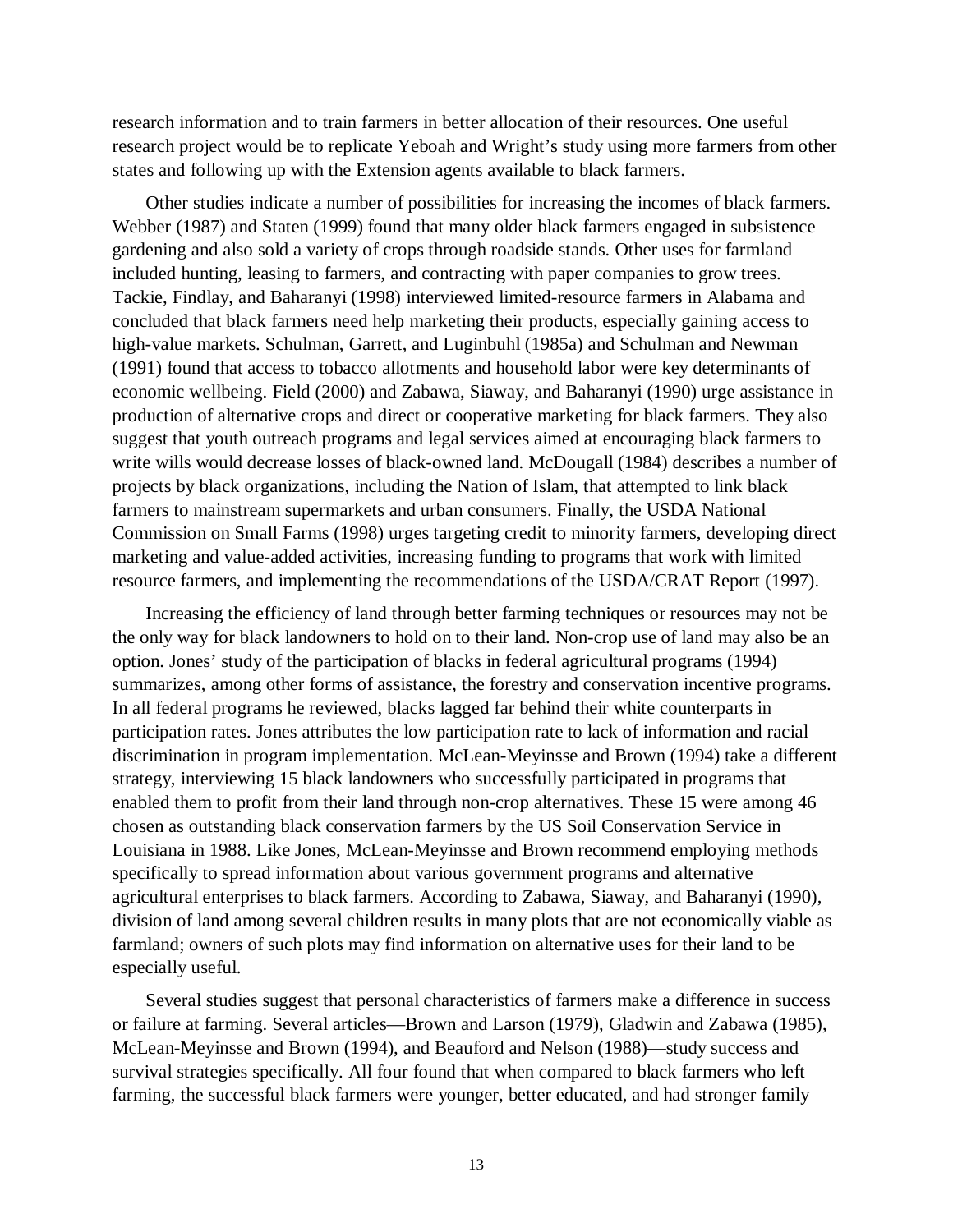support. Brown and Larson and McLean-Meyinsse and Brown also found that successful black farmers were more likely to be early adopters of new technologies and managerial techniques, prefer farming as an occupation, participate in government programs, have high educational aspirations for their children, and have a strong work ethic. However, Beauford and Nelson suggest that increasing the income of black farmers will be difficult because black farmers are unwilling to take risks, lack access to capital, and do not have information about new management practices.

Gladwin and Zabawa (1985) found that the main survival strategy used by black farmers was holding a full- or part-time off-farm job. However, both Banks (1986) and Munoz (1984, 1985) believe that black farmers' age, low education levels, and lack of job skills limit their ability to find off-farm work in many areas. Hoppe, Bluestone, and Getz (1986) found that black farmers are concentrated in counties with few non-farm employment opportunities. Given this situation, Munoz (1984, 1985) and Crecink (1984) suggest that utilizing social service programs such as income supplementation may be the best way to increase black farm families' incomes.

#### **The Role of Black Land Grant Colleges and Non-Governmental Organizations**

In 1890 Congress established land grant colleges for African-Americans, parallel to the system of land grants created in 1862. Eventually the Black Land Grant Universities (or "the 1890s," as they are called) would include 17 schools throughout the South. The main mission of land grant institutions is to assist farmers and rural populations. However, the entire system has come under criticism. For example, Marbury (1979) contends that the land grants have geared their efforts toward assisting industry and big business and in so doing have directly caused the loss of farms by small and black operators as well as a paucity of jobs for farm workers. Marbury recommends that the 1890s especially reorient their focus toward the needs of farmers and rural inhabitants. Marshall and Thomson (1976) similarly argue that the land grant institutions have ignored the needs of small farmers, and call for a redirection of public policy to support small farms through research and access to credit.

Lyson (1980) presents a more optimistic view of the Black Land Grant Universities. He surveyed 600 male students at 16 of the 1890s and found that 12% had farming aspirations. These students were more likely to come from farming families and have expectations of inheriting a farm. Lyson suggests that these black students can remain part of American agriculture with proper assistance and motivation and that other young blacks would opt for agricultural careers if the 1890s specifically aimed to recruit and train potential black farmers.

Tackie, Findlay, and Baharanyi (1998) and Zabawa (1999) both cite the USDA's Small Farmer Outreach Training and Technical Assistance Program, which allows Black Land Grant Universities to target limited resource farmers. Zabawa believes that increases in black farms in some counties may be attributed to the Small Farmer Outreach Program. Though it has never been adequately funded, the program has been successful at helping black farmers increase their farm incomes. Tackie, Findlay, and Baharanyi interviewed black farmers who participated in the program and identified further areas for research, such as marketing and access to credit. These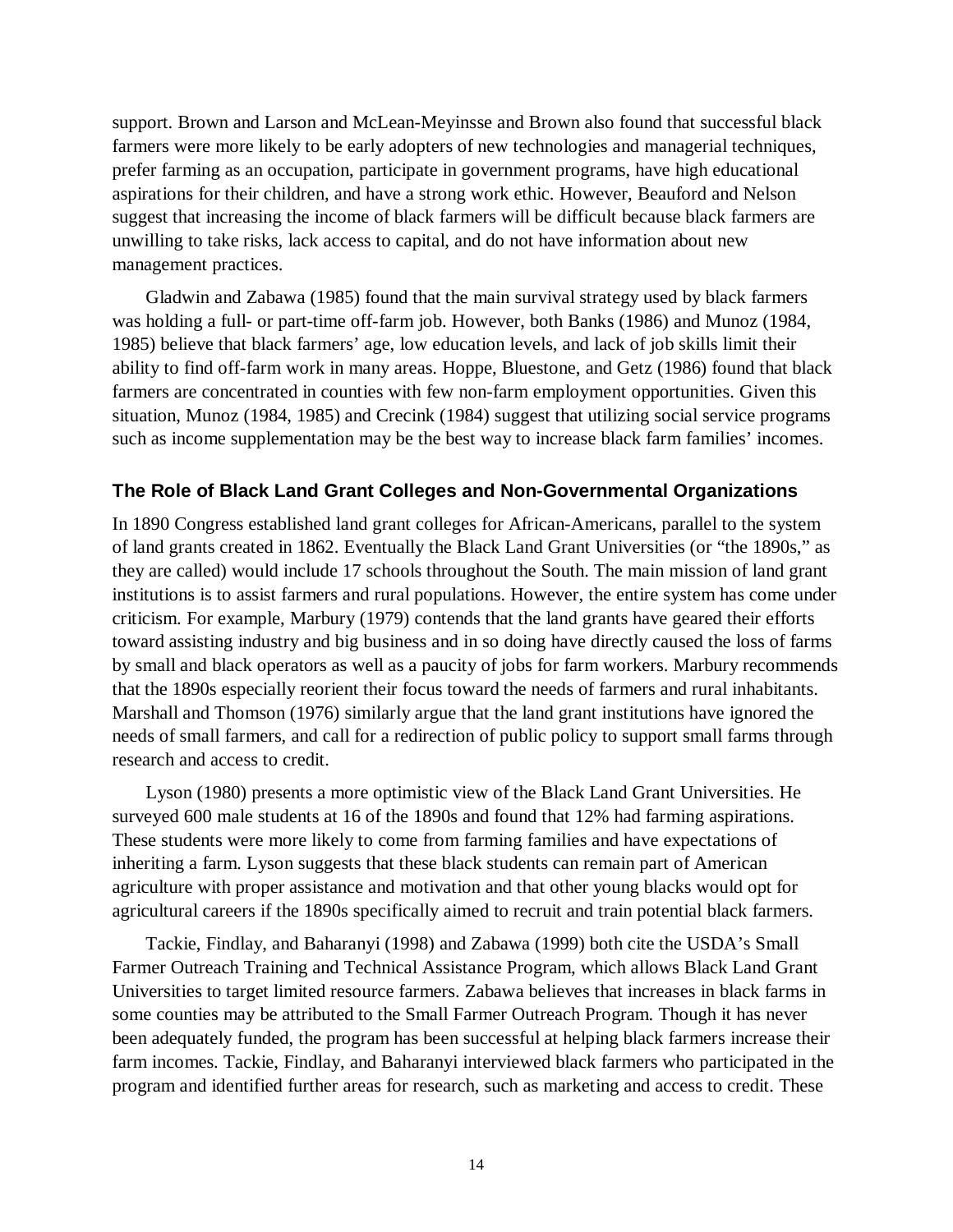two studies indicate that Black Land Grant Universities can be an important resource for black farmers trying to increase the profitability of their farms.

Marshall and Godwin (1971) stress the importance of cooperatives as representatives of the rural poor in the South. They focus especially on the Federation of Southern Cooperatives (FSC), which acts as an umbrella group to support local cooperatives. The FSC provides assistance to cooperatives involved in marketing, agricultural supply purchasing, and credit assistance. Marshall and Godwin believe that cooperatives are beneficial because they build local political leadership, provide economic independence for members, and allow poor people to plan their own solutions. Cooperatives also engage in education and technical assistance activities. However, both Marshall and Godwin and Grim (1995) acknowledge that cooperatives face a number of challenges, including inefficient management, lack of resources, lack of marketing expertise, and insufficient political commitment to poverty relief.

When cooperatives overcome some of these problems, they provide valuable services that help black farmers increase the profitability of their farms. For instance, Brooks (1979) describes the services provided by the Emergency Land Fund (ELF). The ELF purchased black-owned land at forced partition sales, created a notification system to ensure black farmers were alerted if they owed property taxes, provided loans to black farmers, and provided technical assistance. In 1984, the ELF and FSC merged, forming the Federation of Southern Cooperatives/Land Assistance Fund (FSC/LAF). The FSC/LAF has introduced legislation, such as the Minority Farmers Rights Act, which would provide additional resources to black farmers as well as provide minority farmers with greater protection against discrimination from governmental agencies (Pennick 1990). Zabawa (1991) argues that both land-grant universities and nongovernmental cooperatives such as the FSC/LAF can play a vital role in educating their clientele about the importance of writing wills and the implications of heir property and partition sales. Both types of institutions provide very important legal, educational, and financial assistance to black farmers and landowners.

# **AREAS FOR ADDITIONAL RESEARCH**

More research is needed on viable survival strategies for black farmers. The literature reviewed here suggests a number of possibilities for further study. Research on the viability of alternative marketing strategies, non-traditional use of farmland, farmer outreach, and technical assistance programs could guide land-loss prevention efforts. Further research is necessary to determine the extent to which black farmers can benefit from conservation and non-crop uses of their farms, given the size and condition of their land and the resources available to them. Lewis (1979b) emphasizes that agricultural research should be redirected toward the needs of small farmers since such research would benefit a larger portion of the rural population. Research on off-farm employment opportunities and possibilities for rural development would help black landowners who are unable to increase their farm income.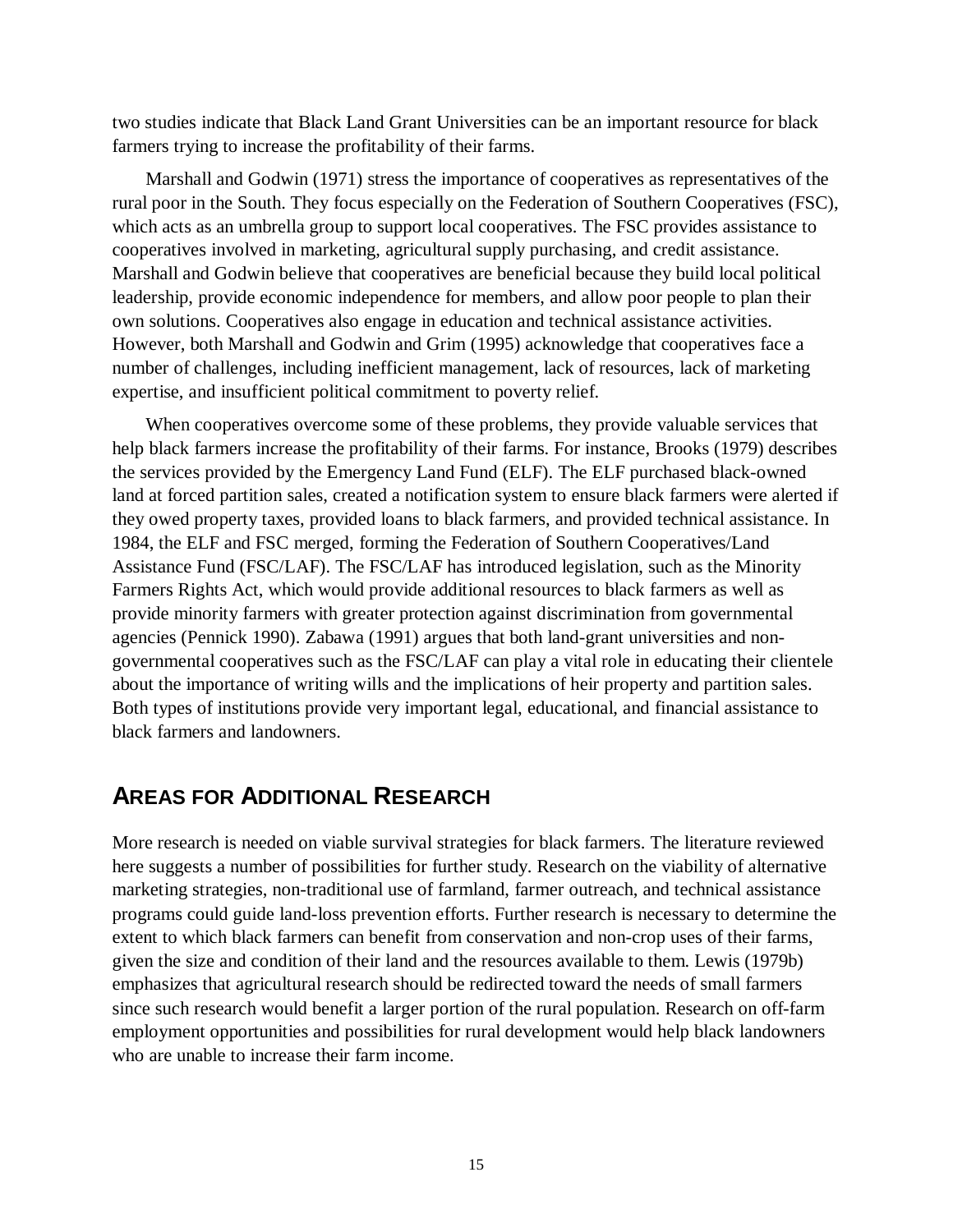Additional research is needed on the community-wide effects of landownership and its decline. Following Salamon's study of New Deal Resettlement projects (1979a, 1979b) as well as numerous other works (e.g., Brown, Christy, and Gebremedhin 1994; Nelson, 1979), we may posit that small-scale landownership has positive impacts on rural communities. These consequences go well beyond the economic. Salamon and others maintain that landowners usually constitute the backbone of rural black communities, socially as well as politically. This claim needs to be updated and documented more fully. If it holds, then a major rationale for promoting black landownership will be sustained. It would also be useful to study how the trend of return migration of black professionals from Northern urban areas impacts landownership and community wellbeing in the rural South.

Another fundamental research need is the ability to track changes in black landownership. At present, there is no easy way to monitor gains or losses of land owned by any group in the US, including African-Americans. While property transactions are recorded in more than 3,000 county courthouses across the country, there is neither a racial/ethnic identifier on, nor any aggregation of, these transactions at the state or national level. To deal with this serious gap in our knowledge, the Federation of Southern Cooperatives and other advocates have proposed the creation of a registry of black farmers and landowners (USDA CRAT Report, 1997). This record-keeping device could monitor changes in black farming and landownership at the local, state, or national levels. Without such a mechanism, it is difficult to know precisely the scope of the problem. Activists and researchers need some such means of determining how widespread land loss is and how fast it is occurring in different areas of the rural South. Schulman, Garrett, and Luginbuhl (1985a) also call for more research on land tenure and believe that the concept of tenure should be expanded to include access to productive resources such as labor and government programs.

In conclusion, we emphasize that for black farmers, agriculture must be a viable business, but it is also a way of life. Tied as it is to landownership, farming has political and cultural, as well as economic, dimensions. Black land loss is a loss not only of potential income, but even more a loss of wealth, with deep consequences for social inequality and political power, especially in the rural South. Encouraging land retention and recovery efforts is thus a contribution to American democracy. There are many ways, as suggested above, to slow if not reverse the decline of African-American farmers and landowners.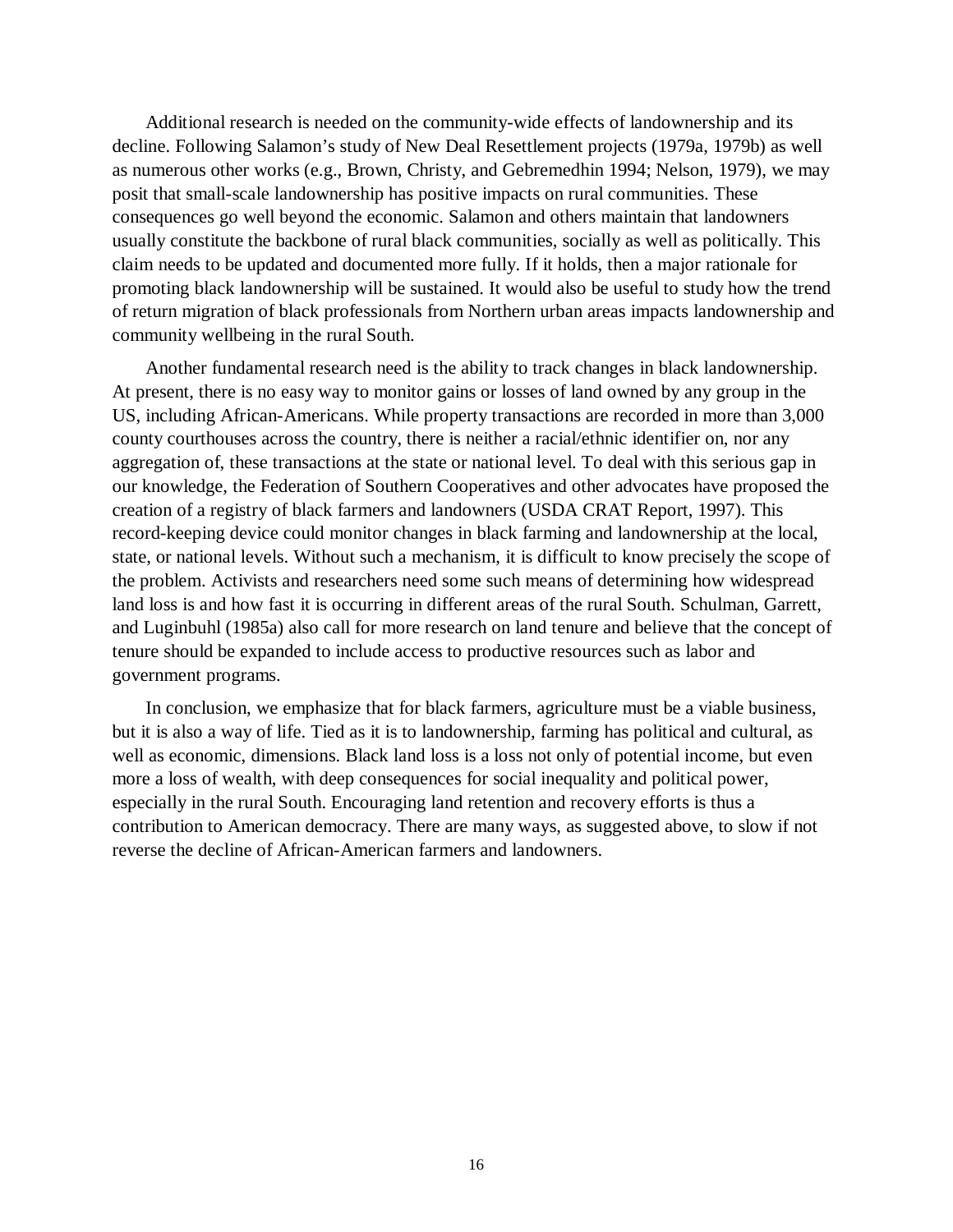# **REFERENCES**

- Ball, Howard G. 1980. "Black Landownership in the Rural South: A Thing of the Past?" *Newsline* 8(6): 37-39.
- Banks, Vera J. 1986. *Black Farmers and Their Farms*. Washington, D.C.: United States Department of Agriculture, Economic Research Service: Rural Development Research Report Number 59.
- Beale, Calvin. 1991. "Black Farmers: Why Such a Severe and Continuing Decline?" *Rural Development Perspectives* 7(2): 12-14.
- Beauford, E. Yvonne, H. Max Miller, and Melvin E. Walker, Jr. 1984. "Effects of the Changing Structure of Agriculture on Nonwhite Farming in the US, the South, and Georgia: 1954- 1978." *Sociological Spectrum* 4(4): 405-20.
- Beauford, E. Yvonne and Mack C. Nelson. 1988. "Social and Economic Conditions of Black Farm Households: Status and Prospects." In *The Rural South in Crisis: Challenges for the Future,* edited by Lionel J. Beaulieu, pp. 99-119. Boulder: Westview Press.
- Bethel, Elizabeth Rauh. 1981. *Promiseland: a Century of Life in a Negro Community*. Philadelphia: Temple University Press.
- Brooks, Joseph. 1979. "The Emergency Land Fund: a Rural Land Retention and Development Model." In *The Black Rural Landowner—Endangered Species: Social, Political, and Economic Implications*, edited by Leo McGee and Robert Boone, pp. 117-134. Westport, CT: Greenwood Press.
- Brown, Adell, Jr., Ralph D. Christy, and Tesfa G. Gebremedhin. 1994. "Structural Changes in US Agriculture: Implications for African American Farmers." *Review of Black Political Economy* 22(4): 51-71.
- Brown, Minnie M. and Olaf F. Larson. 1979. "Successful Black Farmers: Factors in Their Achievement." *Rural Sociology* 44(1): 153-175.
- Browne, Robert S. 1973. *Only Six Million Acres: the Decline of Black Owned Land in the Rural South*. New York: Black Economic Research Center.
- Christy, Ralph D. 1991. "The African-American, Farming, and Rural Society." In *Social Science Agricultural Agendas and Strategies*, edited by Glenn L. Johnson and James T. Bonnen, pp. III102-III108. East Lansing: Michigan State University Press.
- Couto, Richard A. 1991. *Ain't Gonna Let Nobody Turn Me Round: The Pursuit of Racial Justice in the Rural South*. Philadelphia: Temple University Press.
- Crecink, John. 1984. *Older Farm Operators, Their Farms and Households, Sand-Clay Hills, Mississippi-Tennessee*. Washington, D.C.: United States Department of Agriculture, Economic Research Service Report Number 150.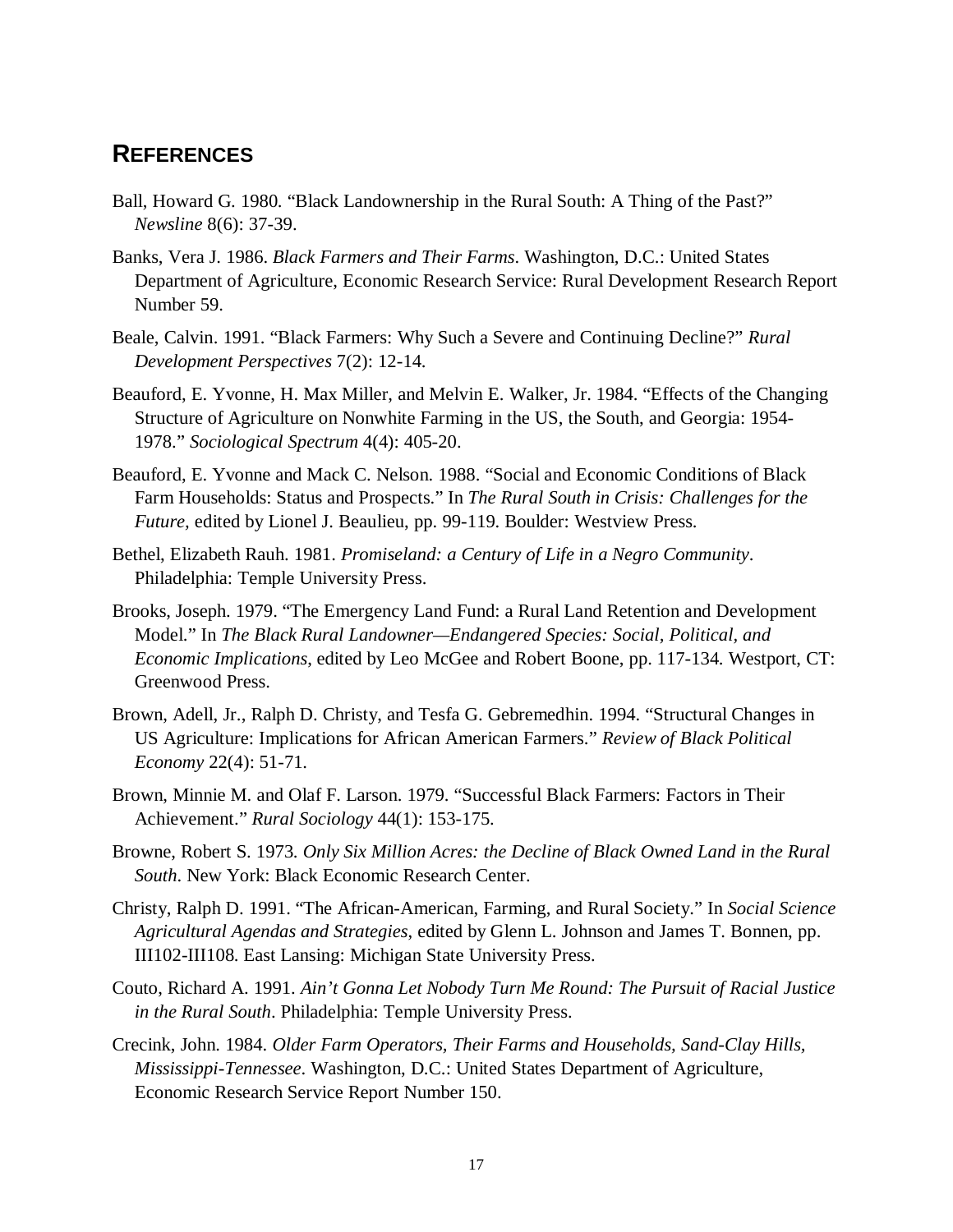- Darling, Marsha Jean. 1982. *The Growth and Decline of the Afro-American Family Farm in Warren County, North Carolina, 1910-1960*. Ph.D. Dissertation, Duke University. Durham, North Carolina.
- Day, Kay Young. 1981. "Kinship in a Changing Economy: a View from the Sea Islands." In *Holding on to the Land and the Lord: Kinship, Ritual, Land Tenure, and Social Policy in the Rural South*, edited by Robert L. Hall and Carol B. Stacks, pp. 11-24. Athens: University of Georgia Press.
- Demissie, Ejigou. 1990. *Small-Scale Agriculture in America: Race, Economics, and the Future*. Boulder, CO: Westview Press.
- Dishongh, Gail and Dreamal Worthen. 1991. "Federal Farm Programs and the Limited Resource Farmer: A Black Perspective." *Rural Sociologist* 11(1): 19-22.
- Field, Elizabeth. 2000. *The Decline of Black-Operated Farms in North Carolina: Toward a Clearer Understanding of the Problem*. M.S. thesis, Duke University. Durham, North Carolina.
- Fisher, James S. 1973. "Negro Farm Ownership in the South." *Annals of the Association of American Geographers* 63(4): 478-489.
- \_\_\_\_\_\_\_\_\_\_. 1978. "Rural Ownership of Land by Blacks in Georgia: 1920 and 1960." *Review of Black Political Economy* 9(1): 93-107.
- Gaventa, John. 1998. "The Political Economy of Land Tenure: Appalachia and the Southeast." In *Who Owns America? Social Conflict over Property Rights*, edited by Harvey M. Jacobs, pp. 227-244. Madison, WI: University of Wisconsin Press.
- Gilbert, Charlene and Eli Quinn. 2000. *Homecoming: The Story of African-American Farmers*. Boston: Beacon Press.
- Gladwin, Christina H. and Robert Zabawa. 1985. "Survival Strategies of Small, Part-time, Black Florida Farmers: A Response to Structural Change." *Agriculture and Human Values* 2(3): 49-56.
- Grim, Valerie. 1995. "The Politics of Inclusion: Black Farmers and the Quest for Agribusiness Participation, 1945-1990s." *Agricultural History* 69(2): 257-271.

\_\_\_\_\_\_\_\_\_\_. 1996. "Black Participation in the Farmers Home Administration and Agricultural Stabilization and Conservation Service, 1964-1990." *Agricultural History* 70(2): 321-336.

- Grim, Valerie and Anne B. Effland. 1997. "Sustaining a Rural Black Farming Community in the South: A Portrait of Brooks Farm, Mississippi." *Rural Development Perspectives* 12(3): 47-55.
- Groger, Lisa B. 1987. "The Meaning of Land in a Southern Rural Community: Differences Between Blacks and Whites." In *Farmwork and Fieldwork: American Agriculture in Anthropological Perspective*, edited by Michael Chibnick, pp. 189-205. Ithaca: Cornell University Press.
- Hickey, Jo Ann S. and Anthony Andrew Hickey. 1987. "Black Farmers in Virginia, 1930-1978: an Analysis of the Social Organization of Agriculture." *Rural Sociology* 52(1), Spring: 75-88.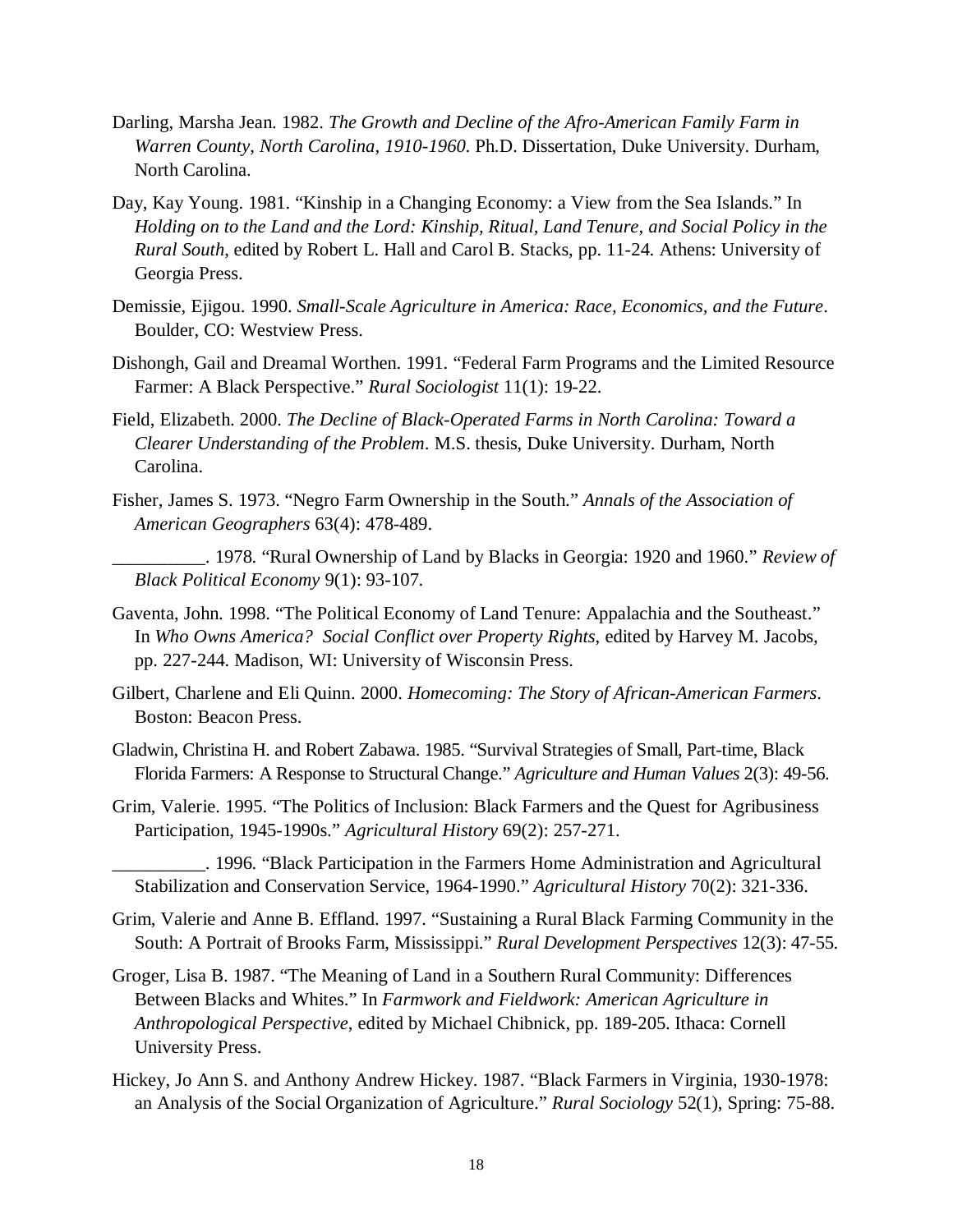- Hoppe, Robert A., Herman Bluestone and Virginia K. Getz. 1986. *Social and Economic Environment of Black Farmers*. United States Department of Agriculture, Economic Research Service: Rural Development Research Report Number 61.
- Jones, Hezekiah S. 1994. "Federal Agriculture Policies: Do Black Farm Operators Benefit?" *Review of Black Political Economy* 22(4): 25-50.
- Lewis, James A. 1976. *White and Minority Small Farm Operators in the South*. United States Department of Agriculture, Economic Research Service, Agricultural Economic Report Number 353.
	- \_\_\_\_\_\_\_\_\_\_. 1979a. "Institutional Procedures for Resolving Tax Delinquency in the South." In *The Black Rural Landowner—Endangered Species: Social, Political, and Economic Implications*, edited by Leo McGee and Robert Boone, pp. 135-54. Westport, CT: Greenwood Press.
	- \_\_\_\_\_\_\_\_\_\_. 1979b. "Ownership and Control of Natural Resources by Minorities and Small Farmers in the South." In *The Black Rural Landowner—Endangered Species: Social, Political, and Economic Implications*, edited by Leo McGee and Robert Boone, pp. 39-54. Westport, CT: Greenwood Press.
- Lyson, Thomas A. 1980. "Only a Few: Recruitment to Farming Among Southern Blacks." *Phylon* 41(4): 379-389.
- Marbury, Carl H. 1979. "The Decline in Black-Owned Rural Land: Challenge to the Historically Black Institutions of Higher Education." In *The Black Rural Landowner—Endangered Species: Social, Political, and Economic Implications*, edited by Leo McGee and Robert Boone, pp. 97-116. Westport, CT: Greenwood Press.
- Marshall, Ray and Lamond Godwin. 1971. *Cooperatives and Rural Poverty in the South*. Baltimore, MD: Johns Hopkins Press.
- Marshall, Ray and Allen R. Thompson. 1976. *Status and Prospects for Small and Nonwhite Farmers in the South*. Atlanta: Southern Regional Council, Inc.
- McDougall, Harold A. 1984. "Land Reform and the Struggle for Black Liberation: from Reconstruction to Remote Claims." In *Land Reform, American Style*, edited by Charles C. Geisler and Frank J. Popper, pp. 172-187. Totowa, NJ: Rowman and Allanheld.
- McGee, Leo and Robert Boone. 1979. "A Study of Rural Landownership, Control Problems, and Attitudes of Blacks Toward Rural Land." In *The Black Rural Landowner—Endangered Species: Social, Political, and Economic Implications,* edited by Leo McGee and Robert Boone, pp. 55-65. Westport, CT: Greenwood Press.
- McLean-Meyinsse, Patricia A. and Adell Brown, Jr. 1994. "Survival Strategies of Successful Black Farmers." *Review of Black Political Economy* 22(4): 73-83.
- Mitchell, Thomas W. 2001. "From Reconstruction to Deconstruction: Undermining Black Landownership, Political Independence, and Community through Partition Sales of Tenancies in Common." *Northwestern University Law Review* 95(2): 505-80.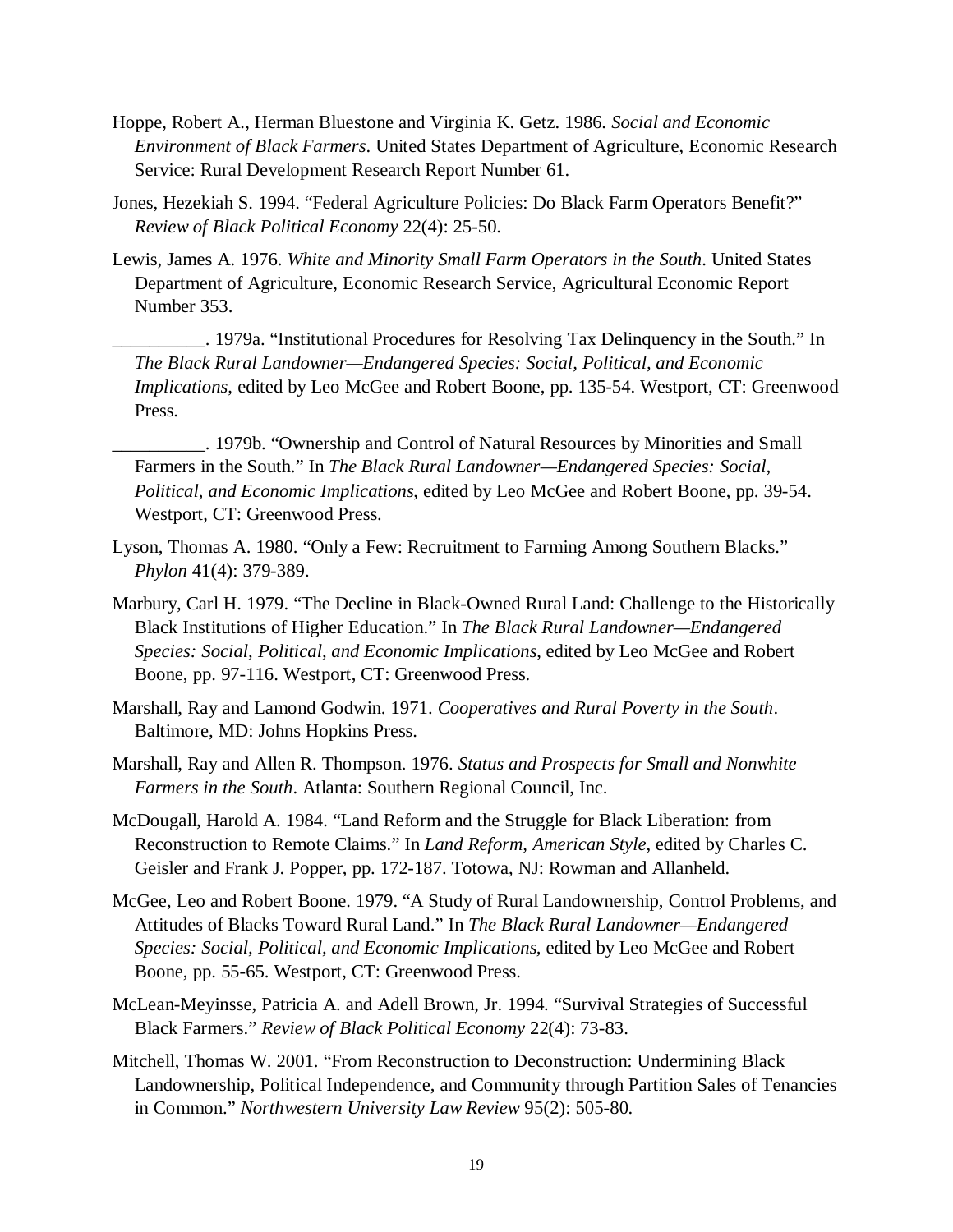Munoz, Robert D. 1984. *Black Farmers in the Mississippi and Tennessee Sand Clay Hills*. United States Department of Agriculture, Economic Research Service Research Report Number 140.

\_\_\_\_\_\_\_\_\_\_. 1985. "Characteristics of Black Farmers in the Sand-Clay Hills of Mississippi and Tennessee." *Rural Sociologist* 5(5): 322-330.

- Munoz, Robert and John Crecink. 1986. "Farm Poverty in the Sand-Clay Hills of Mississippi and Tennessee." *Rural Sociologist* 6(4): 265-271.
- Nathans, Sydney. 1982. "Fortress with Walls: A Black Community after Slavery." In *Holding on to the Land and the Lord: Kinship, Ritual, Land Tenure, and Social Policy in the Rural South*, edited by Robert L. Hall and Carol B. Stacks, pp. 55-65. Athens: University of Georgia Press.
- Nelson, William E., Jr. 1979. "Black Rural Land Decline and Political Power." In *The Black Rural Landowner—Endangered Species: Social, Political, and Economic Implications,* edited by Leo McGee and Robert Boone, pp. 83-96. Westport, CT: Greenwood Press.
- Nesbitt, Charles. 1979. "Rural Acreage in Promise Land, Tennessee: A Case Study." In *The Black Rural Landowner—Endangered Species: Social, Political, and Economic Implications*, edited by Leo McGee and Robert Boone, pp. 67-81. Westport, CT: Greenwood Press.
- Payne, William C., Jr. 1991. "Institutional Discrimination in Agriculture Programs." *Rural Sociologist* 11(1): 16-18.
- Pennick, Edward J. 1990. "Land Ownership and Black Economic Development." *Black Scholar* 21(1): 43-46.
- Petrow, Steven. 1982. "The Last of the Tenant Farmers in the Old New South: A Case Study of Tenancy in Franklin County, North Carolina." In *Holding on to the Land and the Lord: Kinship, Ritual, Land Tenure, and Social Policy in the Rural South*, edited by Robert L. Hall and Carol B. Stacks, pp. 131-145. Athens, GA: University of Georgia Press.
- Pogue, Frank G. 1979. "The Mobile Black Family: Sociological Implications." In *The Black Rural Landowner—Endangered Species: Social, Political, and Economic Implications,* edited by Leo McGee and Robert Boone, pp. 25-37. Westport, CT: Greenwood Press.
- Ponder, Henry. 1971. "Prospects for Black Farmers in the Years Ahead." *American Journal of Agricultural Economics* 53(2): 297-301.
- Salamon, Lester M. 1979a. "The Future of Black Land in the South." In *The Black Rural Landowner—Endangered Species: Social, Political, and Economic Implications*, edited by Leo McGee and Robert Boone, pp. 155-196. Westport, CT: Greenwood Press.
- \_\_\_\_\_\_\_\_\_\_. 1979b. "The Time Dimension in Policy Evaluation: The Case of the New Deal Land Reform Experiments." *Public Policy* 27(2): 130-83.
- Schulman, Michael D. 1989. "White and Non-White North Carolina Farm Operators: A Comparison." *Journal of Social and Behavioral Sciences* 35(1): 9-22.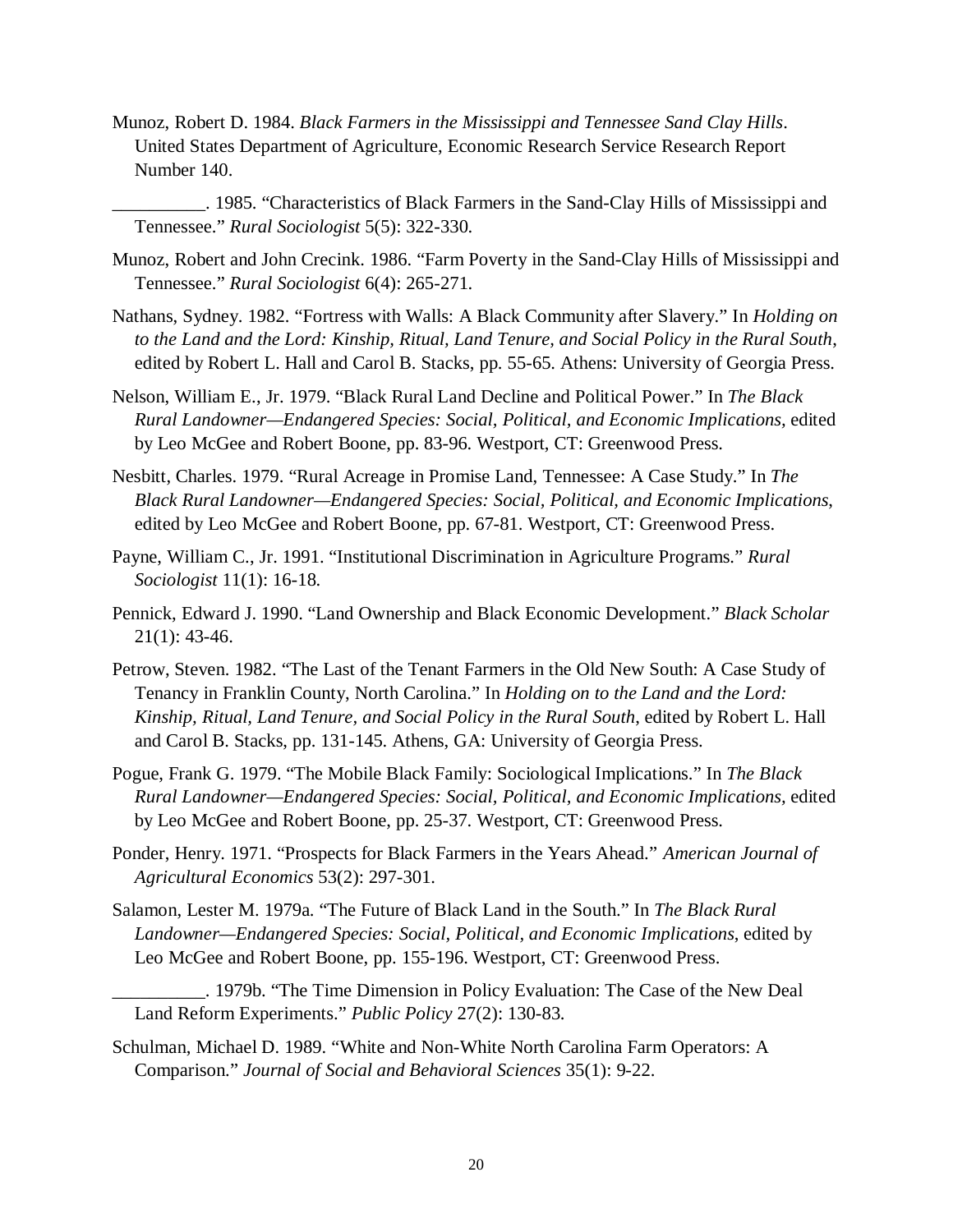- Schulman, Michael D., Patricia Garrett, and Regina Luginbuhl. 1985a. "Dimensions of the Internal Stratification of Smallholders: Insights from North Carolina Piedmont Counties." *Rural Sociology* 50(2): 251-261.
- Schulman, Michael D., Patricia Garrett, Regina Luginbuhl, and Jody Greene. 1985b. "Problems of Landownership and Inheritance among Black Smallholders." *Agriculture and Human Values* 2(3): 40-43.
- Schulman, Michael D. and Barbara A. Newman. 1991. "The Persistence of the Black Farmer: the Contemporary Relevance of the Lenin-Chayanov Debate." *Rural Sociology* 56(2): 264-283.
- Schweninger, Loren. 1989. "A Vanishing Breed: Black Farm Owners in the South, 1651-1982." *Agricultural History* 63(3): 41-57.
- Smith, John P. 1991. "Cultural Preservation of the Sea Island Gullah: A Black Social Movement in the Post-Civil Rights Era." *Rural Sociology* 56(2): 284-298.
- Staten, Frances. 1999. "Up from the Plantation: The Survival of Rural Black Families of Northeastern Louisiana, 1930-1970." In *Plantation Society and Race Relations: The Origins of Inequality*, edited by Thomas J. Durant, Jr. and J. David Knottnerus, pp. 65-75. Westport, CT: Prager.
- Tackie, Nii O., Henry J. Findlay, and Ntam Baharanyi. 1998. "Farm Products Marketing Practices by Limited Resource Farmers." *Journal of Agribusiness* 16(1): 43-51.
- Trend, M.G. and W.L. Lett. 1986. "Government Capital and Minority Enterprise: An Evaluation of a Depression-Era Social Program." *American Anthropologist* 88(3): 595-609.
- United States Department of Agriculture, Civil Rights Action Team. 1997. *Civil Rights at the United States Department of Agriculture*. Washington, D.C.: United States Department of Agriculture.
- United States Department of Agriculture, National Commission on Small Farms. 1998. *A Time to Act: a Report of the USDA National Commission on Small Farms*. Washington, D.C.: United States Department of Agriculture.
- United States House of Representatives, Committee on Government Operations. 1990. *The Minority Farmer: A Disappearing American Resource—Has the Farmers Home Administration Been the Primary Catalyst?* House Report Number 101-984. Washington, D.C.: US Government Printing Office.
- United States House of Representatives, Committee on Agriculture, Subcommittee on Department Operations, Oversight, Nutrition, and Forestry. 1999. *USDA's Civil Rights Programs and Responsibilities*. House Report Number 106-37. Washington, D.C.: US Government Printing Office.
- Webber, Avery. 1987. "Farmers in the Black-Belt Counties of Alabama." *Rural Sociologist* 7(4): 318-321.